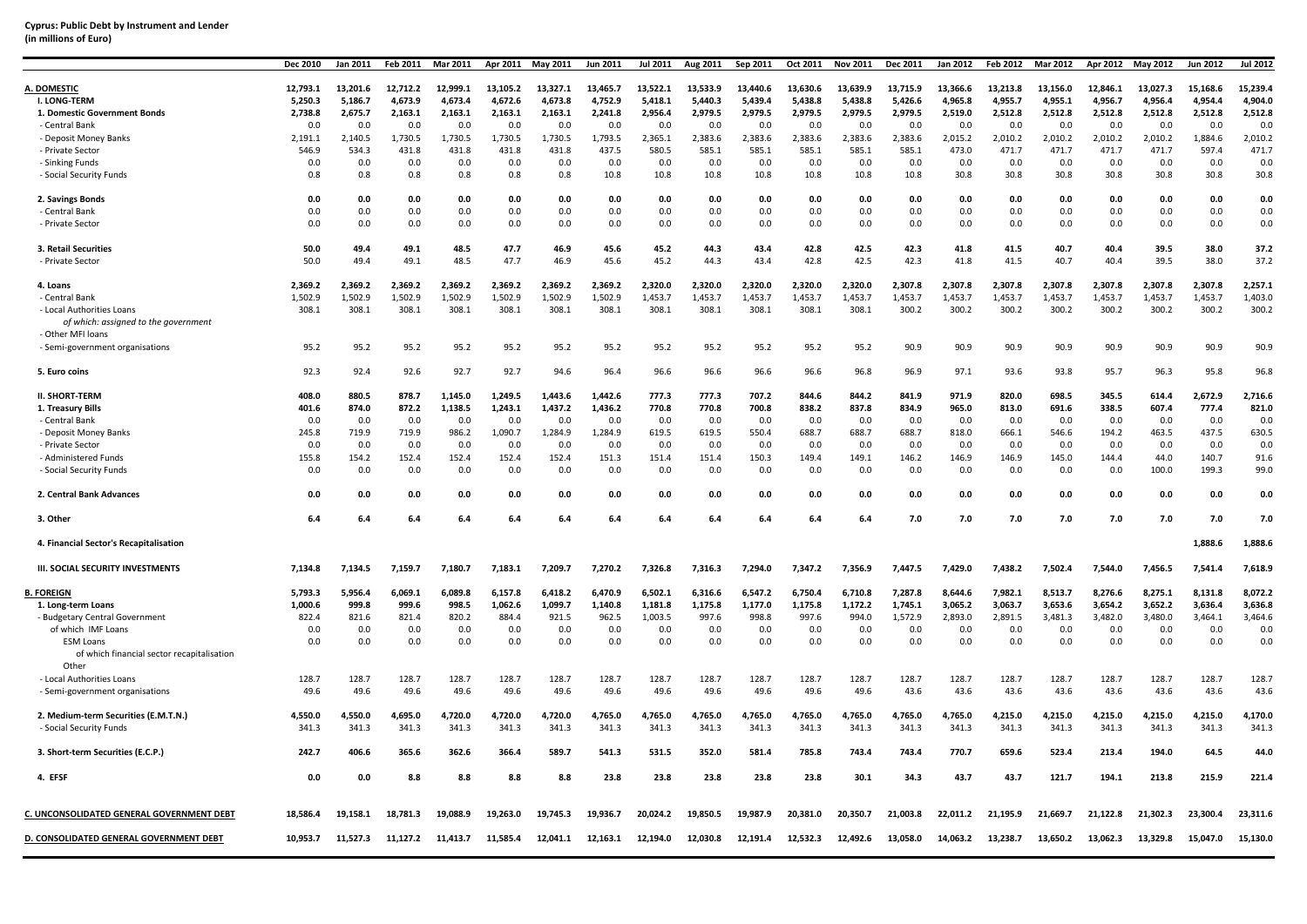### **Cyprus: Public Debt by Instrument and Lender (in millions of Euro)**

|                                                                                        | Aug 2012      | Sep 2012      | Oct 2012      | <b>Nov 2012</b> | Dec 2012      | Jan 2013      | Feb 2013      | Mar 2013      | Apr 2013      | May 2013      | Jun 2013      | Jul 2013      | Aug 2013      | Sep 2013           | Oct 2013           | <b>Nov 2013</b>    | Dec 2013           | Jan 2014           | Feb 2014           | <b>Mar 2014</b>    |
|----------------------------------------------------------------------------------------|---------------|---------------|---------------|-----------------|---------------|---------------|---------------|---------------|---------------|---------------|---------------|---------------|---------------|--------------------|--------------------|--------------------|--------------------|--------------------|--------------------|--------------------|
| A. DOMESTIC                                                                            | 15,261.5      | 15,299.0      | 15,505.6      | 15,368.4        | 15,501.1      | 15,497.6      | 15,497.8      | 15,526.9      | 15,400.4      | 15,346.5      | 15,221.7      | 15,363.5      | 15,298.8      | 15,283.1           | 15,262.0           | 15,278.4           | 15,144.8           | 14,894.9           | 14,901.2           | 14,928.5           |
| <b>I. LONG-TERM</b>                                                                    | 4,903.6       | 4,902.1       | 4,900.8       | 4,888.6         | 4,861.3       | 4,851.4       | 4,852.4       | 4,850.8       | 4,847.5       | 4,847.4       | 4,847.8       | 4,726.6       | 4,726.9       | 4,726.8            | 4,726.4            | 4,725.2            | 4,689.5            | 4,448.2            | 4,444.6            | 4,445.8            |
| 1. Domestic Government Bonds                                                           | 2,512.8       | 2,512.8       | 2,512.8       | 2,500.9         | 2,500.9       | 2,493.2       | 2.493.2       | 2,493.2       | 2.491.4       | 2,491.4       | 2.491.4       | 2.444.4       | 2.444.4       | 2.444.4            | 2.443.4            | 2.443.4            | 2.443.4            | 2.203.2            | 2,199.5            | 2.199.5            |
| - Central Bank                                                                         | 0.0           | 0.0           | 0.0           | 0.0             | 0.0           | 0.0           | 0.0           | 0.0           | 0.0           | 0.0           | 0.0           | 0.0           | 0.0           | 0.0                | 0.0                | 0.0                | 0.0                | 0.0                | 0.0                | 0.0                |
| - Deposit Money Banks                                                                  | 2,010.2       | 2,010.2       | 2,010.2       | 2,000.7         | 2,000.7       | 1,994.6       | 1,869.9       | 1,869.9       | 1,868.5       | 1,868.5       | 1,868.5       | 1,833.3       | 1,833.3       | 1,833.3            | 1,832.6            | 1,832.6            | 1,832.6            | 1,652.4            | 1,649.6            | 1,649.6            |
| - Private Sector                                                                       | 471.7         | 471.7         | 471.7         | 469.4           | 469.4         | 467.8         | 592.5         | 592.5         | 592.0         | 592.0         | 592.0         | 580.3         | 580.3         | 580.3              | 580.0              | 580.0              | 580.0              | 520.0              | 519.0              | 519.0              |
| - Sinking Funds                                                                        | 0.0           | 0.0           | 0.0           | 0.0             | 0.0           | 0.0           | 0.0           | 0.0           | 0.0           | 0.0           | 0.0           | 0.0           | 0.0           | 0.0                | 0.0                | 0.0                | 0.0                | 0.0                | 0.0                | 0.0                |
| - Social Security Funds                                                                | 30.8          | 30.8          | 30.8          | 30.8            | 30.8          | 30.8          | 30.8          | 30.8          | 30.8          | 30.8          | 30.8          | 30.8          | 30.8          | 30.8               | 30.8               | 30.8               | 30.8               | 30.8               | 30.8               | 30.8               |
| 2. Savings Bonds                                                                       | 0.0           | 0.0           | 0.0           | 0.0             | 0.0           | 0.0           | 0.0           | 0.0           | 0.0           | 0.0           | 0.0           | 0.0           | 0.0           | 0.0                | 0.0                | 0.0                | 0.0                | 0.0                | 0.0                | 0.0                |
| - Central Bank                                                                         | 0.0           | 0.0           | 0.0           | 0.0             | 0.0           | 0.0           | 0.0           | 0.0           | 0.0           | 0.0           | 0.0           | 0.0           | 0.0           | 0.0                | 0.0                | 0.0                | 0.0                | 0.0                | 0.0                | 0.0                |
| - Private Sector                                                                       | 0.0           | 0.0           | 0.0           | 0.0             | 0.0           | 0.0           | 0.0           | 0.0           | 0.0           | 0.0           | 0.0           | 0.0           | 0.0           | 0.0                | 0.0                | 0.0                | 0.0                | 0.0                | 0.0                | 0.0                |
| 3. Retail Securities                                                                   | 36.1          | 35.2          | 34.2          | 33.8            | 32.1          | 30.7          | 30.2          | 28.6          | 27.8          | 27.5          | 27.5          | 27.0          | 26.9          | 26.8               | 26.8               | 26.7               | 26.7               | 26.4               | 26.3               | 26.2               |
| - Private Sector                                                                       | 36.1          | 35.2          | 34.2          | 33.8            | 32.1          | 30.7          | 30.2          | 28.6          | 27.8          | 27.5          | 27.5          | 27.0          | 26.9          | 26.8               | 26.8               | 26.7               | 26.7               | 26.4               | 26.3               | 26.2               |
| 4. Loans                                                                               | 2,257.1       | 2,257.1       | 2,257.1       | 2,257.1         | 2,231.3       | 2,231.3       | 2,231.3       | 2,231.3       | 2,231.3       | 2,231.3       | 2,231.3       | 2,155.9       | 2,155.9       | 2,155.9            | 2,155.9            | 2,155.9            | 2,119.9            | 2,119.9            | 2,119.9            | 2,119.9            |
| - Central Bank                                                                         | 1,403.0       | 1,403.0       | 1,403.0       | 1,403.0         | 1,403.0       | 1,403.0       | 1,403.0       | 1,403.0       | 1,403.0       | 1,403.0       | 1,403.0       | 1,350.8       | 1,350.8       | 1,350.8            | 1,350.8            | 1,350.8            | 1,350.8            | 1,350.8            | 1,350.8            | 1,350.8            |
| - Local Authorities Loans<br>of which: assigned to the government<br>- Other MFI loans | 300.2         | 300.2         | 300.2         | 300.2           | 284.0         | 284.0         | 284.0         | 284.0         | 284.0         | 284.0         | 284.0         | 284.0         | 284.0         | 284.0              | 284.0              | 284.0              | 252.6              | 252.6              | 252.6              | 252.6              |
| - Semi-government organisations                                                        | 90.9          | 90.9          | 90.9          | 90.9            | 81.3          | 81.3          | 81.3          | 81.3          | 81.3          | 81.3          | 81.3          | 81.3          | 81.3          | 81.3               | 81.3               | 81.3               | 76.6               | 76.6               | 76.6               | 76.6               |
| 5. Euro coins                                                                          | 97.6          | 97.0          | 96.7          | 96.8            | 97.0          | 96.3          | 97.6          | 97.7          | 97.1          | 97.2          | 97.7          | 99.2          | 99.7          | 99.6               | 100.3              | 99.2               | 99.6               | 98.8               | 99.0               | 100.2              |
| <b>II. SHORT-TERM</b>                                                                  | 2,740.8       | 2,777.6       | 2,968.5       | 2,856.5         | 3.048.4       | 3,053.8       | 3,043.8       | 3,034.2       | 2.883.8       | 2,784.6       | 2.669.8       | 2,906.4       | 2,881.5       | 2,891.6            | 2,877.5            | 2,879.1            | 2.869.6            | 2,859.8            | 2,860.5            | 2,860.5            |
| 1. Treasury Bills                                                                      | 845.3         | 882.1         | 1,073.0       | 961.0           | 1,159.9       | 1,165.2       | 1,155.3       | 1,145.6       | 995.3         | 896.0         | 781.3         | 919.2         | 894.3         | 904.4              | 890.3              | 891.9              | 882.4              | 872.6              | 873.3              | 873.3              |
| - Central Bank                                                                         | 0.0           | 0.0           | 0.0           | 0.0             | 0.0           | 0.0           | 0.0           | 0.0           | 0.0           | 0.0           | 0.0           | 0.0           | 0.0           | 0.0                | 0.0                | 0.0                | 0.0                | 0.0                | 0.0                | 0.0                |
| - Deposit Money Banks                                                                  | 704.4         | 744.3         | 588.3         | 601.4           | 599.8         | 601.0         | 591.1         | 575.2         | 429.0         | 329.7         | 212.1         | 342.7         | 317.8         | 311.8              | 307.8              | 307.0              | 303.3              | 297.0              | 297.3              | 293.7              |
| - Private Sector                                                                       | 0.0           | 0.0           | 173.4         | 173.4           | 375.2         | 380.2         | 380.2         | 382.6         | 384.4         | 384.4         | 381.2         | 394.7         | 394.7         | 404.8              | 400.9              | 400.9              | 391.5              | 391.6              | 392.0              | 392.0              |
| - Administered Funds                                                                   | 140.8         | 137.9         | 311.3         | 137.9           | 136.6         | 135.7         | 135.7         | 139.6         | 133.6         | 133.6         | 139.6         | 133.6         | 133.6         | 139.5              | 133.3              | 135.7              | 139.4              | 135.7              | 135.7              | 139.4              |
| - Social Security Funds                                                                | 0.0           | 0.0           | 0.0           | 48.3            | 48.3          | 48.3          | 48.3          | 48.3          | 48.3          | 48.3          | 48.3          | 48.3          | 48.3          | 48.3               | 48.3               | 48.3               | 48.3               | 48.3               | 48.3               | 48.3               |
| 2. Central Bank Advances                                                               | 0.0           | 0.0           | 0.0           | 0.0             | 0.0           | 0.0           | 0.0           | 0.0           | 0.0           | 0.0           | 0.0           | 0.0           | 0.0           | 0.0                | 0.0                | 0.0                | 0.0                | 0.0                | 0.0                | 0.0                |
| 3. Other                                                                               | 7.0           | 7.0           | 7.0           | 7.0             | 0.0           | 0.0           | 0.0           | 0.0           | 0.0           | 0.0           | 0.0           | 0.0           | 0.0           | 0.0                | 0.0                | 0.0                | 0.0                | 0.0                | 0.0                | 0.0                |
| 4. Financial Sector's Recapitalisation                                                 | 1.888.6       | 1.888.6       | 1.888.6       | 1.888.6         | 1.888.6       | 1.888.6       | 1.888.6       | 1.888.6       | 1.888.6       | 1.888.6       | 1.888.6       | 1.987.2       | 1.987.2       | 1.987.2            | 1.987.2            | 1.987.2            | 1.987.2            | 1.987.2            | 1,987.2            | 1,987.2            |
| <b>III. SOCIAL SECURITY INVESTMENTS</b>                                                | 7,617.1       | 7,619.2       | 7,636.3       | 7,623.3         | 7,591.4       | 7,592.4       | 7,601.6       | 7,642.0       | 7,669.0       | 7,714.5       | 7,704.1       | 7,730.6       | 7,690.4       | 7,664.8            | 7,658.1            | 7,674.1            | 7,585.7            | 7,586.8            | 7,596.0            | 7,622.2            |
| <b>B. FOREIGN</b>                                                                      | 8,152.6       | 8,152.4       | 8,152.1       | 8,146.8         | 8,265.7       | 8,268.7       | 8,276.4       | 8,281.5       | 8,515.0       | 10,577.0      | 10,113.7      | 10,062.7      | 10,052.8      | 11,611.6           | 11,587.5           | 11,561.1           | 11,707.1           | 11,710.7           | 11,755.4           | 11,724.4           |
| 1. Long-term Loans                                                                     | 3,761.2       | 3,761.0       | 3,760.7       | 3,755.4         | 3,810.6       | 3,809.4       | 3,809.6       | 3,809.7       | 3,809.2       | 5,890.7       | 6,876.4       | 6,875.3       | 6,875.3       | 8,459.0            | 8,457.7            | 8,456.0            | 8,627.0            | 8,631.0            | 8,627.7            | 8,627.9            |
| - Budgetary Central Government                                                         | 3,589.0       | 3,588.8       | 3,588.5       | 3,583.2         | 3,638.4       | 3,637.2       | 3,637.3       | 3,637.4       | 3,636.9       | 5,718.5       | 6,704.2       | 6,703.1       | 6,703.1       | 8,286.8            | 8,285.5            | 8,283.8            | 8,468.6            | 8,472.5            | 8,469.3            | 8,469.4            |
| of which IMF Loans                                                                     | 0.0           | 0.0           | 0.0           | 0.0             | 0.0           | 0.0           | 0.0           | 0.0           | 0.0           | 85.6          | 85.4          | 84.6          | 85.0          | 168.7              | 167.4              | 167.7              | 248.9              | 252.8              | 249.5              | 249.7              |
| <b>ESM Loans</b><br>of which financial sector recapitalisation                         | 0.0           | 0.0           | 0.0           | 0.0             | 0.0           | 0.0           | 0.0           | 0.0           | 0.0           | 2,000.0       | 3,000.0       | 3,000.0       | 3,000.0       | 4,500.0<br>1,500.0 | 4,500.0<br>1,500.0 | 4,500.0<br>1,500.0 | 4,600.0<br>1,500.0 | 4,600.0<br>1,500.0 | 4,600.0<br>1,500.0 | 4,600.0<br>1,500.0 |
| Other                                                                                  |               |               |               |                 |               |               |               |               |               |               |               |               |               |                    |                    |                    |                    |                    |                    |                    |
| - Local Authorities Loans<br>- Semi-government organisations                           | 128.7<br>43.6 | 128.7<br>43.6 | 128.7<br>43.6 | 128.7<br>43.6   | 128.7<br>43.6 | 128.7<br>43.6 | 128.7<br>43.6 | 128.7<br>43.6 | 128.7<br>43.6 | 128.7<br>43.6 | 128.7<br>43.6 | 128.7<br>43.6 | 128.7<br>43.6 | 128.7<br>43.6      | 128.7<br>43.6      | 128.7<br>43.6      | 128.7<br>29.8      | 128.7<br>29.8      | 128.7<br>29.8      | 128.7<br>29.8      |
| 2. Medium-term Securities (E.M.T.N.)                                                   | 4,170.0       | 4,170.0       | 4,170.0       | 4,170.0         | 4,160.0       | 4,160.0       | 4,160.0       | 4,160.0       | 4,160.0       | 4,160.0       | 2,745.0       | 2,745.0       | 2,745.0       | 2,745.0            | 2,745.0            | 2,745.0            | 2.745.0            | 2,745.0            | 2,745.0            | 2,745.0            |
| - Social Security Funds                                                                | 341.3         | 341.3         | 341.3         | 341.3           | 341.3         | 341.3         | 341.3         | 341.3         | 341.3         | 341.3         | 341.3         | 341.3         | 341.3         | 341.3              | 341.3              | 341.3              | 341.3              | 341.3              | 341.3              | 341.3              |
| 3. Short-term Securities (E.C.P.)                                                      | 0.0           | 0.0           | 0.0           | 0.0             | 0.0           | 0.0           | 0.0           | 5.0           | 239.0         | 219.4         | 209.1         | 159.3         | 149.3         | 124.5              | 101.6              | 77.0               | 51.9               | 51.5               | 99.6               | 99.6               |
| 4. EFSF                                                                                | 221.4         | 221.4         | 221.4         | 221.4           | 295.1         | 299.3         | 306.9         | 306.9         | 306.9         | 306.9         | 283.1         | 283.1         | 283.1         | 283.1              | 283.1              | 283.1              | 283.1              | 283.1              | 283.1              | 252.0              |
| C. UNCONSOLIDATED GENERAL GOVERNMENT DEBT                                              | 23,414.1      | 23,451.3      | 23,657.7      | 23,515.2        | 23,766.8      | 23,766.3      | 23,774.2      | 23.808.5      | 23,915.3      | 25,923.5      | 25,335.4      | 25,426.2      | 25,351.6      | 26,894.8           | 26,849.5           | 26,839.5           | 26,851.9           | 26,605.6           | 26,656.6           | 26,652.9           |
| D. CONSOLIDATED GENERAL GOVERNMENT DEBT                                                | 15.284.0      | 15,322.2      | 15,338.0      | 15,333.6        | 15,618.4      | 15,617.9      | 15,616.5      | 15,606.5      | 15,692.3      | 17.654.9      | 17.071.2      | 17.141.6      | 17.107.2      | 18,670.0           | 18,637.7           | 18,609.4           | 18,706.5           | 18,462.6           | 18,504.4           | 18,470.9           |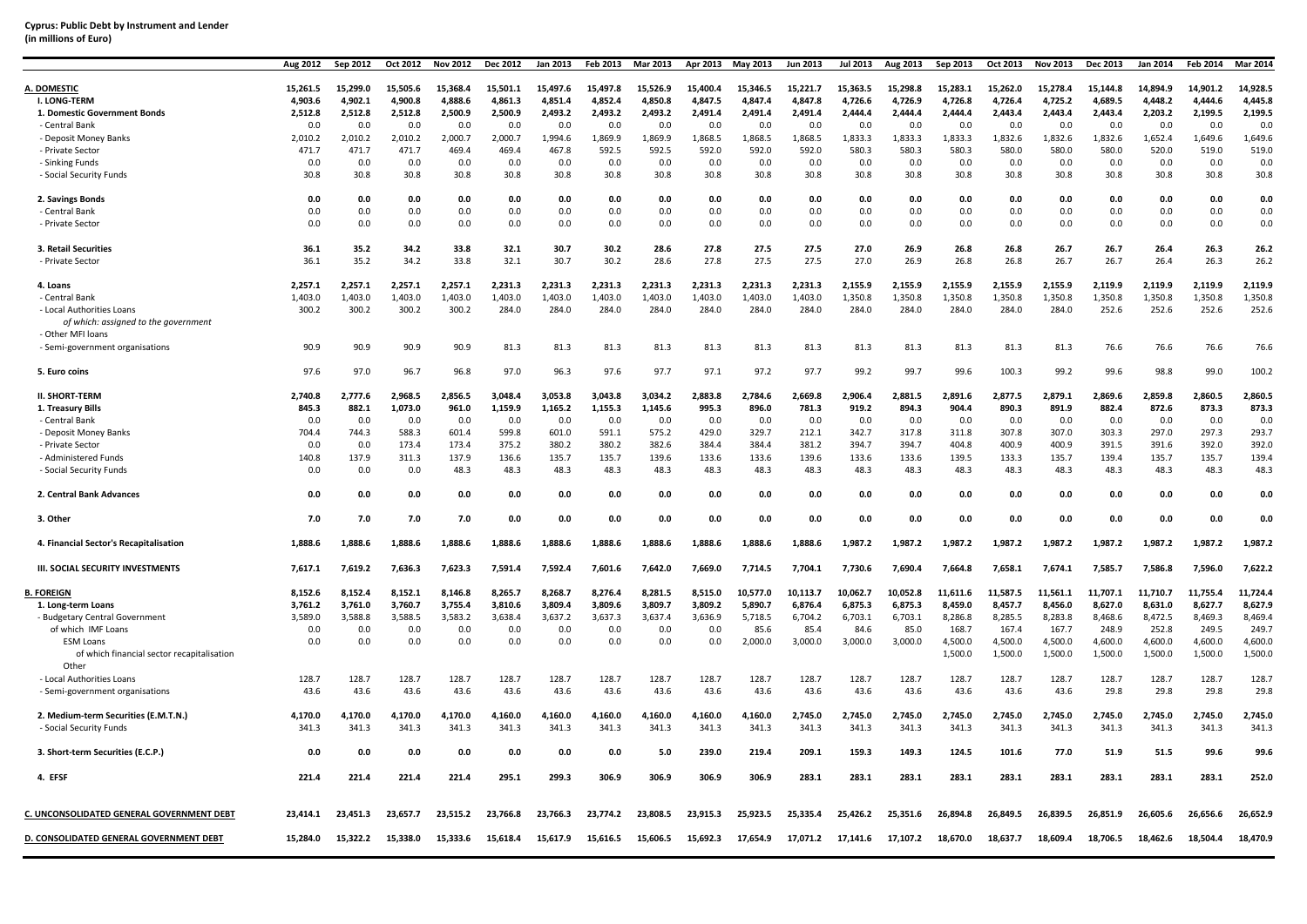| (in millions of Euro) |  |
|-----------------------|--|
|-----------------------|--|

|                                                           | Apr 2014 | May 2014 | Jun 2014 | <b>Jul 2014</b> | Aug 2014 | Sep 2014 | Oct 2014 | <b>Nov 2014</b> | Dec 2014 | Jan 2015 | <b>Feb 2015</b> | Mar 2015 | Apr 2015 | May 2015 | <b>Jun 2015</b> | <b>Jul 2015</b> | Aug 2015 | Sep 2015 | Oct 2015 | <b>Nov 2015</b> |
|-----------------------------------------------------------|----------|----------|----------|-----------------|----------|----------|----------|-----------------|----------|----------|-----------------|----------|----------|----------|-----------------|-----------------|----------|----------|----------|-----------------|
| A. DOMESTIC                                               | 15,126.4 | 15,051.7 | 15,110.1 | 14,157.7        | 14,150.2 | 13,982.6 | 13,974.3 | 13,964.4        | 13,899.6 | 13,909.1 | 13,892.9        | 13,833.2 | 13,741.5 | 13,812.2 | 13,143.6        | 12,992.2        | 12,934.8 | 12,796.9 | 12,778.2 | 12,772.0        |
| <b>I. LONG-TERM</b>                                       | 4.446.3  | 4,576.2  | 4,579.4  | 4,506.6         | 4,510.4  | 4.519.2  | 4.523.1  | 4.496.2         | 4.489.3  | 4,422.9  | 4,427.3         | 4.380.0  | 4.362.5  | 4.373.9  | 4,372.8         | 4,666.3         | 4,697.7  | 4,681.9  | 4.710.1  | 4.739.4         |
| 1. Domestic Government Bonds                              | 2,199.5  | 2,199.5  | 2,201.5  | 2,194.5         | 2,194.5  | 2,217.8  | 2,194.5  | 2,160.3         | 2,139.2  | 2,036.6  | 2,031.1         | 1,972.6  | 1,944.0  | 1,944.0  | 1,929.8         | 2,269.8         | 2,269.8  | 2,252.2  | 2,252.2  | 2,270.0         |
| - Central Bank                                            | 0.0      | 0.0      | 0.0      | 0.0             | 0.0      | 0.0      | 0.0      | 0.0             | 0.0      | 0.0      | 0.0             | 0.0      | 0.0      | 0.0      | 0.0             | 0.0             | 0.0      | 0.0      | 0.0      | 0.0             |
| - Deposit Money Banks                                     | 1,649.6  | 1,649.6  | 1,651.1  | 1,645.9         | 1,645.9  | 1,663.4  | 1,645.9  | 1,620.2         | 1,604.4  | 1,527.5  | 1,523.4         | 1,479.5  | 1,458.0  | 1,458.0  | 1,447.4         | 1,702.4         | 1,702.4  | 1,689.1  | 1,689.1  | 1,702.5         |
| - Private Sector                                          | 519.0    | 519.0    | 519.5    | 517.8           | 517.8    | 523.6    | 517.8    | 509.3           | 504.0    | 498.3    | 497.0           | 482.3    | 475.2    | 475.2    | 471.6           | 556.6           | 556.6    | 552.2    | 552.2    | 556.7           |
| - Sinking Funds                                           | 0.0      | 0.0      | 0.0      | 0.0             | 0.0      | 0.0      | 0.0      | 0.0             | 0.0      | 0.0      | 0.0             | 0.0      | 0.0      | 0.0      | 0.0             | 0.0             | 0.0      | 0.0      | 0.0      | 0.0             |
| - Social Security Funds                                   | 30.8     | 30.8     | 30.8     | 30.8            | 30.8     | 30.8     | 30.8     | 30.8            | 30.8     | 10.8     | 10.8            | 10.8     | 10.8     | 10.8     | 10.8            | 10.8            | 10.8     | 10.8     | 10.8     | 10.8            |
|                                                           |          |          |          |                 |          |          |          |                 |          |          |                 |          |          |          |                 |                 |          |          |          |                 |
| 2. Savings Bonds                                          | 0.0      | 0.0      | 0.0      | 0.0             | 0.0      | 0.0      | 0.0      | 0.0             | 0.0      | 0.0      | 0.0             | 0.0      | 0.0      | 0.0      | 0.0             | 0.0             | 0.0      | 0.0      | 0.0      | 0.0             |
| - Central Bank                                            | 0.0      | 0.0      | 0.0      | 0.0             | 0.0      | 0.0      | 0.0      | 0.0             | 0.0      | 0.0      | 0.0             | 0.0      | 0.0      | 0.0      | 0.0             | 0.0             | 0.0      | 0.0      | 0.0      | 0.0             |
| - Private Sector                                          | 0.0      | 0.0      | 0.0      | 0.0             | 0.0      | 0.0      | 0.0      | 0.0             | 0.0      | 0.0      | 0.0             | 0.0      | 0.0      | 0.0      | 0.0             | 0.0             | 0.0      | 0.0      | 0.0      | 0.0             |
| 3. Retail Securities                                      | 26.2     | 26.2     | 26.2     | 37.5            | 40.4     | 25.9     | 52.7     | 59.9            | 87.2     | 123.8    | 133.1           | 143.5    | 154.0    | 164.1    | 175.9           | 206.7           | 236.6    | 240.4    | 266.8    | 278.6           |
| - Private Sector                                          | 26.2     | 26.2     | 26.2     | 37.5            | 40.4     | 25.9     | 52.7     | 59.9            | 87.2     | 123.8    | 133.1           | 143.5    | 154.0    | 164.1    | 175.9           | 206.7           | 236.6    | 240.4    | 266.8    | 278.6           |
| 4. Loans                                                  | 2,119.9  | 2.248.5  | 2.248.5  | 2,171.6         | 2,171.6  | 2,171.6  | 2,171.6  | 2,171.6         | 2.158.5  | 2,158.5  | 2,158.5         | 2,158.5  | 2,158.5  | 2,158.5  | 2,158.5         | 2,080.0         | 2.080.0  | 2,080.0  | 2.080.0  | 2,080.0         |
| - Central Bank                                            | 1,350.8  | 1,350.8  | 1,350.8  | 1,297.0         | 1,297.0  | 1,297.0  | 1,297.0  | 1,297.0         | 1,297.0  | 1,297.0  | 1,297.0         | 1,297.0  | 1,297.0  | 1,297.0  | 1,297.0         | 1,241.6         | 1,241.6  | 1,241.6  | 1,241.6  | 1,241.6         |
| - Local Authorities Loans                                 | 252.6    | 381.3    | 381.3    | 381.3           | 381.3    | 381.3    | 381.3    | 381.3           | 372.9    | 372.9    | 372.9           | 372.9    | 372.9    | 372.9    | 372.9           | 372.9           | 372.9    | 372.9    | 372.9    | 372.9           |
| of which: assigned to the government<br>- Other MFI loans |          |          |          |                 |          |          |          |                 |          |          |                 |          |          |          |                 |                 |          |          |          |                 |
| - Semi-government organisations                           | 76.6     | 76.6     | 76.6     | 76.6            | 76.6     | 76.6     | 76.6     | 76.6            | 71.9     | 71.9     | 71.9            | 71.9     | 71.9     | 71.9     | 71.9            | 71.9            | 71.9     | 71.9     | 71.9     | 71.9            |
| 5. Euro coins                                             | 100.7    | 102.0    | 103.2    | 103.0           | 103.9    | 103.9    | 104.3    | 104.4           | 104.3    | 103.9    | 104.5           | 105.3    | 105.9    | 107.3    | 108.5           | 109.7           | 111.3    | 109.3    | 111.1    | 110.8           |
| <b>II. SHORT-TERM</b>                                     | 3,053.7  | 2,856.0  | 2,891.5  | 2,004.7         | 2,014.9  | 1,973.2  | 1,953.9  | 1,966.7         | 1,955.7  | 2,010.4  | 1,989.9         | 1,955.5  | 1,865.4  | 1,925.6  | 1,246.3         | 800.6           | 751.0    | 617.2    | 552.8    | 521.3           |
| 1. Treasury Bills                                         | 1,066.6  | 868.8    | 904.3    | 913.4           | 923.6    | 881.9    | 862.6    | 875.4           | 864.4    | 919.1    | 898.5           | 864.2    | 774.1    | 834.3    | 906.3           | 800.6           | 751.0    | 617.2    | 552.8    | 521.3           |
| - Central Bank                                            | 0.0      | 0.0      | 0.0      | 0.0             | 0.0      | 0.0      | 0.0      | 0.0             | 0.0      | 0.0      | 0.0             | 0.0      | 0.0      | 0.0      | 0.0             | 0.0             | 0.0      | 0.0      | 0.0      | 0.0             |
| - Deposit Money Banks                                     | 297.4    | 297.4    | 328.1    | 331.5           | 341.7    | 303.3    | 307.6    | 328.2           | 326.0    | 387.3    | 368.1           | 307.0    | 266.2    | 277.0    | 211.7           | 223.4           | 221.2    | 184.9    | 170.0    | 224.2           |
| - Private Sector                                          | 387.5    | 387.5    | 388.6    | 397.7           | 397.7    | 397.7    | 377.8    | 367.6           | 357.5    | 353.2    | 351.8           | 377.3    | 323.2    | 372.6    | 418.2           | 401.6           | 354.2    | 261.3    | 206.6    | 174.0           |
| - Administered Funds                                      | 333.5    | 135.7    | 139.4    | 136.0           | 136.0    | 132.6    | 128.9    | 131.3           | 132.6    | 130.3    | 130.3           | 131.6    | 136.4    | 136.4    | 228.1           | 127.3           | 127.3    | 122.6    | 127.9    | 123.1           |
| - Social Security Funds                                   | 48.3     | 48.3     | 48.3     | 48.3            | 48.3     | 48.3     | 48.3     | 48.3            | 48.3     | 48.3     | 48.3            | 48.3     | 48.3     | 48.3     | 48.3            | 48.3            | 48.3     | 48.3     | 48.3     |                 |
| 2. Central Bank Advances                                  | 0.0      | 0.0      | 0.0      | 0.0             | 0.0      | 0.0      | 0.0      | 0.0             | 0.0      | 0.0      | 0.0             | 0.0      | 0.0      | 0.0      | 0.0             | 0.0             | 0.0      | 0.0      | 0.0      | 0.0             |
| 3. Other                                                  | 0.0      | 0.0      | 0.0      | 0.0             | 0.0      | 0.0      | 0.0      | 0.0             | 0.0      | 0.0      | 0.0             | 0.0      | 0.0      | 0.0      | 0.0             | 0.0             | 0.0      | 0.0      | 0.0      | 0.0             |
| 4. Financial Sector's Recapitalisation                    | 1,987.2  | 1,987.2  | 1,987.2  | 1,091.3         | 1,091.3  | 1,091.3  | 1,091.3  | 1,091.3         | 1,091.3  | 1,091.3  | 1,091.3         | 1,091.3  | 1,091.3  | 1,091.3  | 340.0           | 0.0             | 0.0      | 0.0      | 0.0      | 0.0             |
| <b>III. SOCIAL SECURITY INVESTMENTS</b>                   | 7,626.4  | 7,619.5  | 7,639.3  | 7,646.4         | 7,624.9  | 7,490.2  | 7,497.3  | 7,501.6         | 7,454.6  | 7,475.7  | 7,475.7         | 7,497.7  | 7,513.7  | 7,512.7  | 7,524.5         | 7,525.3         | 7,486.1  | 7,497.9  | 7,515.3  | 7,511.3         |
| <b>B. FOREIGN</b>                                         | 11,957.0 | 11,922.0 | 12,792.8 | 12,796.9        | 12,799.0 | 12,809.0 | 12,869.4 | 12,879.9        | 13,202.0 | 13,182.3 | 13,161.2        | 13,172.3 | 13,161.9 | 14,166.9 | 14,404.8        | 14,513.3        | 14,501.1 | 14,625.9 | 15,136.2 | 14,718.1        |
| 1. Long-term Loans                                        | 8,860.5  | 8,725.5  | 8,846.5  | 9,534.9         | 9,537.1  | 9,547.1  | 9,567.8  | 9,578.3         | 9,900.4  | 9,920.3  | 9,922.2         | 9,933.4  | 9,922.9  | 9,927.9  | 10,165.8        | 10,274.3        | 10,262.1 | 10,386.9 | 10,897.2 | 10,912.8        |
| - Budgetary Central Government                            | 8,702.0  | 8.705.2  | 8.826.2  | 9.514.6         | 9,516.8  | 9.526.7  | 9.547.5  | 9,558.0         | 9.881.9  | 9.901.9  | 9.903.8         | 9.914.9  | 9,904.5  | 9,909.5  | 10,147.3        | 10,255.9        | 10.243.6 | 10.368.4 | 10.878.8 | 10.894.3        |
| of which IMF Loans                                        | 332.3    | 336.2    | 336.2    | 424.9           | 427.4    | 437.4    | 438.2    | 435.8           | 443.0    | 463.0    | 464.9           | 476.0    | 465.6    | 470.6    | 746.6           | 755.4           | 743.5    | 868.3    | 878.7    | 898.9           |
| <b>ESM Loans</b>                                          | 4,750.0  | 4,750.0  | 4,750.0  | 5,350.0         | 5,350.0  | 5,350.0  | 5,350.0  | 5,350.0         | 5,700.0  | 5,700.0  | 5,700.0         | 5,700.0  | 5,700.0  | 5,700.0  | 5,700.0         | 5,800.0         | 5,800.0  | 5,800.0  | 6,300.0  | 6,300.0         |
| of which financial sector recapitalisation                | 1,500.0  | 1,500.0  | 1,500.0  | 1,500.0         | 1,500.0  | 1,500.0  | 1,500.0  | 1,500.0         | 1,500.0  | 1,500.0  | 1,500.0         | 1,500.0  | 1,500.0  | 1,500.0  | 1,500.0         | 1,500.0         | 1,500.0  | 1,500.0  | 1,500.0  | 1,500.0         |
| Other                                                     |          | 157.1    | 130.9    | 130.9           | 130.9    | 130.9    | 130.9    | 130.9           | 104.7    | 104.7    | 104.7           | 104.7    | 104.7    | 104.7    | 78.5            | 78.5            | 78.5     | 78.5     | 78.5     | 78.5            |
| - Local Authorities Loans                                 | 128.7    |          |          |                 |          |          |          |                 |          |          |                 |          |          |          |                 |                 |          |          |          |                 |
| - Semi-government organisations                           | 29.8     | 20.3     | 20.3     | 20.3            | 20.3     | 20.3     | 20.3     | 20.3            | 18.5     | 18.5     | 18.5            | 18.5     | 18.5     | 18.5     | 18.5            | 18.5            | 18.5     | 18.5     | 18.5     | 18.5            |
| 2. Medium-term Securities (E.M.T.N.)                      | 2.745.0  | 2.845.0  | 3.510.0  | 3.010.0         | 3.010.0  | 3.010.0  | 3.010.0  | 3.010.0         | 3.010.0  | 3.010.0  | 3.010.0         | 3.010.0  | 3.010.0  | 4.010.0  | 4.010.0         | 4.010.0         | 4.010.0  | 4.010.0  | 4.010.0  | 3.576.4         |
| - Social Security Funds                                   | 341.3    | 341.3    | 341.3    | 341.3           | 341.3    | 341.3    | 341.3    | 341.3           | 341.3    | 341.3    | 341.3           | 341.3    | 341.3    | 341.3    | 341.3           | 341.3           | 341.3    | 341.3    | 341.3    | 204.0           |
|                                                           |          |          |          |                 |          |          |          |                 |          |          |                 |          |          |          |                 |                 |          |          |          |                 |
| 3. Short-term Securities (E.C.P.)                         | 99.6     | 99.6     | 184.3    | 0.0             | 0.0      | 0.0      | 39.6     | 39.6            | 39.6     | 0.0      | 0.0             | 0.0      | 0.0      | 0.0      | 0.0             | 0.0             | 0.0      | 0.0      | 0.0      | 0.0             |
| 4. EFSF                                                   | 252.0    | 252.0    | 252.0    | 252.0           | 252.0    | 252.0    | 252.0    | 252.0           | 252.0    | 252.0    | 229.0           | 229.0    | 229.0    | 229.0    | 229.0           | 229.0           | 229.0    | 229.0    | 229.0    | 229.0           |
| C. UNCONSOLIDATED GENERAL GOVERNMENT DEBT                 | 27,083.4 | 26,973.7 | 27.902.9 | 26.954.6        | 26,949.3 | 26,791.6 | 26,843.8 | 26.844.4        | 27.101.6 | 27.091.4 | 27.054.1        | 27.005.5 | 26,903.4 | 27.979.2 | 27.548.4        | 27.505.5        | 27.435.9 | 27.422.8 | 27,914.4 | 27,490.1        |
| D. CONSOLIDATED GENERAL GOVERNMENT DEBT                   | 18,703.2 | 18,669.4 | 19,575.1 | 18,623.1        | 18,639.3 | 18,619.7 | 18,668.4 | 18,662.4        | 19,013.8 | 19,004.7 | 18,967.4        | 18,895.6 | 18,772.7 | 19,849.4 | 19,315.2        | 19,372.3        | 19,341.9 | 19,321.7 | 19,790.6 | 19,560.7        |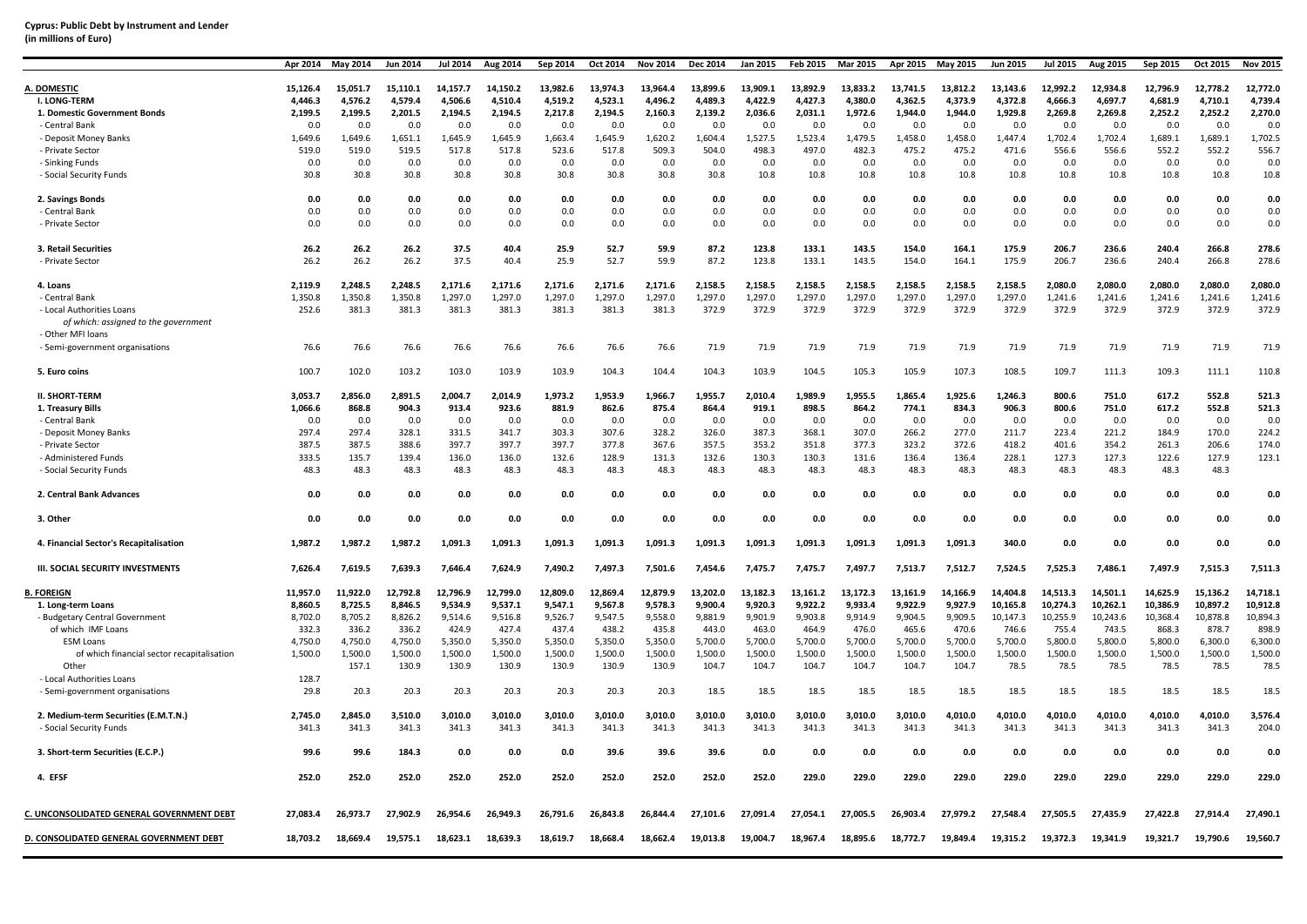| (in millions of Euro) |  |
|-----------------------|--|
|-----------------------|--|

|                                                           | Dec 2015 | Jan 2016 | Feb 2016 | Mar 2016 | Apr 2016 | <b>May 2016</b> | Jun 2016 | <b>Jul 2016</b> | Aug 2016 | Sep 2016 | Oct 2016 | Nov 2016 | Dec 2016 | Jan 2017 | Feb 2017 | <b>Mar 2017</b> | Apr 2017 | May 2017 | <b>Jun 2017</b> | <b>Jul 2017</b> |
|-----------------------------------------------------------|----------|----------|----------|----------|----------|-----------------|----------|-----------------|----------|----------|----------|----------|----------|----------|----------|-----------------|----------|----------|-----------------|-----------------|
| A. DOMESTIC                                               | 12,496.1 | 12,812.1 | 12,841.5 | 12,741.0 | 12,660.8 | 12,658.0        | 12,675.9 | 12,532.3        | 12,558.7 | 12,333.9 | 12,341.2 | 12,326.4 | 11,982.1 | 12,197.6 | 12,115.8 | 12,168.5        | 12,086.6 | 12,096.1 | 12,096.3        | 12,056.8        |
| I. LONG-TERM                                              | 4,305.7  | 4,650.9  | 4.660.2  | 4,492.2  | 4,520.6  | 4.538.9         | 4.544.9  | 4,376.5         | 4,429.8  | 4.226.4  | 4.204.7  | 4.204.9  | 3.896.7  | 4,112.0  | 4.030.2  | 4.030.8         | 3.935.1  | 3.938.4  | 3.941.0         | 3,861.3         |
| 1. Domestic Government Bonds                              | 1,844.2  | 2,141.1  | 2,141.1  | 1,964.6  | 1,964.6  | 1,964.6         | 1,930.4  | 1,841.4         | 1,841.4  | 1,607.6  | 1,551.1  | 1,551.1  | 1,251.1  | 1,465.7  | 1,383.6  | 1,383.6         | 1,285.4  | 1,285.4  | 1,287.4         | 1,287.4         |
| - Central Bank                                            | 0.0      | 0.0      | 0.0      | 0.0      | 0.0      | 0.0             | 0.0      | 0.0             | 0.0      | 0.0      | 0.0      | 0.0      | 0.0      | 0.0      | 0.0      | 0.0             | 0.0      | 0.0      | 0.0             | 0.0             |
| - Deposit Money Banks                                     | 1,383.2  | 1.605.8  | 1.605.8  | 1,473.5  | 1,473.5  | 1,473.5         | 1.447.8  | 1,381.1         | 1,381.1  | 1,205.7  | 1,163.3  | 1,163.3  | 890.5    | 1,099.2  | 1,037.7  | 1,059.6         | 989.8    | 989.8    | 1,057.7         | 1,057.7         |
| - Private Sector                                          | 450.2    | 524.5    | 524.5    | 480.3    | 480.3    | 480.3           | 471.8    | 449.5           | 449.5    | 391.1    | 377.0    | 377.0    | 350.6    | 356.4    | 335.9    | 314.0           | 285.6    | 285.6    | 219.7           | 219.7           |
| - Sinking Funds                                           | 0.0      | 0.0      | 0.0      | 0.0      | 0.0      | 0.0             | 0.0      | 0.0             | 0.0      | 0.0      | 0.0      | 0.0      | 0.0      | 0.0      | 0.0      | 0.0             | 0.0      | 0.0      | 0.0             | 0.0             |
| - Social Security Funds                                   | 10.8     | 10.8     | 10.8     | 10.8     | 10.8     | 10.8            | 10.8     | 10.8            | 10.8     | 10.8     | 10.8     | 10.8     | 10.0     | 10.0     | 10.0     | 10.0            | 10.0     | 10.0     | 10.0            | 10.0            |
|                                                           |          |          |          |          |          |                 |          |                 |          |          |          |          |          |          |          |                 |          |          |                 |                 |
| 2. Savings Bonds                                          | 0.0      | 0.0      | 0.0      | 0.0      | 0.0      | 0.0             | 0.0      | 0.0             | 0.0      | 0.0      | 0.0      | 0.0      | 0.0      | 0.0      | 0.0      | 0.0             | 0.0      | 0.0      | 0.0             | 0.0             |
| - Central Bank                                            | 0.0      | 0.0      | 0.0      | 0.0      | 0.0      | 0.0             | 0.0      | 0.0             | 0.0      | 0.0      | 0.0      | 0.0      | 0.0      | 0.0      | 0.0      | 0.0             | 0.0      | 0.0      | 0.0             | 0.0             |
| - Private Sector                                          | 0.0      | 0.0      | 0.0      | 0.0      | 0.0      | 0.0             | 0.0      | 0.0             | 0.0      | 0.0      | 0.0      | 0.0      | 0.0      | 0.0      | 0.0      | 0.0             | 0.0      | 0.0      | 0.0             | 0.0             |
|                                                           |          |          |          |          |          |                 |          |                 |          |          |          |          |          |          |          |                 |          |          |                 |                 |
| 3. Retail Securities                                      | 289.0    | 336.8    | 346.3    | 360.4    | 387.6    | 405.0           | 442.7    | 442.5           | 494.0    | 527.1    | 562.2    | 562.4    | 566.3    | 567.1    | 567.2    | 571.9           | 574.4    | 577.8    | 580.3           | 582.6           |
| - Private Sector                                          | 289.0    | 336.8    | 346.3    | 360.4    | 387.6    | 405.0           | 442.7    | 442.5           | 494.0    | 527.1    | 562.2    | 562.4    | 566.3    | 567.1    | 567.2    | 571.9           | 574.4    | 577.8    | 580.3           | 582.6           |
| 4. Loans                                                  | 2,060.9  | 2,060.9  | 2,060.9  | 2,054.4  | 2,054.4  | 2,054.4         | 2,054.5  | 1,974.3         | 1,974.3  | 1,972.9  | 1,972.9  | 1,972.9  | 1,960.7  | 1,960.7  | 1,960.7  | 1,956.6         | 1,956.6  | 1,956.6  | 1,949.5         | 1,867.6         |
| - Central Bank                                            | 1,241.6  | 1,241.6  | 1,241.6  | 1,241.6  | 1,241.6  | 1,241.6         | 1,241.6  | 1,184.5         | 1,184.5  | 1,184.5  | 1,184.5  | 1,184.5  | 1,184.5  | 1,184.5  | 1,184.5  | 1,184.5         | 1,184.5  | 1,184.5  | 1,184.5         | 1,125.8         |
| - Local Authorities Loans                                 | 358.8    | 358.8    | 358.8    | 352.3    | 352.3    | 352.3           | 352.4    | 352.4           | 352.4    | 351.0    | 351.0    | 351.0    | 348.1    | 348.1    | 348.1    | 344.9           | 344.9    | 344.9    | 341.7           | 341.7           |
|                                                           |          |          |          |          |          |                 |          |                 |          |          |          |          |          |          |          |                 |          |          |                 |                 |
| of which: assigned to the government<br>- Other MFI loans |          |          |          |          |          |                 |          |                 |          |          |          |          |          |          |          |                 |          |          |                 |                 |
| - Semi-government organisations                           | 66.9     | 66.9     | 66.9     | 66.9     | 66.9     | 66.9            | 66.9     | 66.9            | 66.9     | 66.9     | 66.9     | 66.9     | 57.6     | 57.6     | 57.6     | 56.8            | 56.8     | 56.8     | 52.8            | 52.8            |
|                                                           |          |          |          |          |          |                 |          |                 |          |          |          |          |          |          |          |                 |          |          |                 |                 |
| 5. Euro coins                                             | 111.6    | 112.1    | 111.9    | 112.8    | 114.0    | 114.9           | 117.4    | 118.3           | 120.2    | 118.8    | 118.6    | 118.6    | 118.6    | 118.6    | 118.6    | 118.6           | 118.6    | 118.6    | 123.7           | 123.7           |
|                                                           |          |          |          |          |          |                 |          |                 |          |          |          |          |          |          |          |                 |          |          |                 |                 |
| <b>II. SHORT-TERM</b>                                     | 521.7    | 492.6    | 512.7    | 572.7    | 453.6    | 433.6           | 464.1    | 458.6           | 478.7    | 448.1    | 442.5    | 422.6    | 422.7    | 422.9    | 422.9    | 408.6           | 372.8    | 351.4    | 300.0           | 300.0           |
| 1. Treasury Bills                                         | 521.7    | 492.6    | 512.7    | 572.7    | 453.6    | 433.6           | 464.1    | 458.6           | 478.7    | 448.1    | 442.5    | 422.6    | 422.7    | 422.9    | 422.9    | 408.6           | 372.8    | 351.4    | 300.0           | 300.0           |
| - Central Bank                                            | 0.0      | 0.0      | 0.0      | 0.0      | 0.0      | 0.0             | 0.0      | 0.0             | 0.0      | 0.0      | 0.0      | 0.0      | 0.0      | 0.0      | 0.0      | 0.0             | 0.0      | 0.0      | 0.0             | 0.0             |
| - Deposit Money Banks                                     | 309.7    | 364.4    | 385.4    | 445.5    | 304.8    | 297.5           | 324.9    | 329.9           | 350.4    | 321.6    | 316.1    | 297.1    | 295.9    | 295.2    | 295.7    | 298.7           | 300.0    | 300.0    | 300.0           | 300.0           |
| - Private Sector                                          | 88.8     | 5.0      | 4.1      | 4.1      | 14.7     | 2.0             | 5.1      | 5.6             | 5.0      | 3.4      | 3.4      | 2.5      | 3.9      | 4.7      | 4.2      | 1.3             | 0.0      | 0.0      | 0.0             | 0.0             |
| - Administered Funds                                      | 123.1    | 123.2    | 123.2    | 123.2    | 123.2    | 123.2           | 123.2    | 123.2           | 123.2    | 123.2    | 123.0    | 123.0    | 123.0    | 123.0    | 123.0    | 108.6           | 72.7     | 51.4     | 0.0             | 0.0             |
| - Social Security Funds                                   | 0.0      | 0.0      | 0.0      | 0.0      | 11.0     | 11.0            | 11.0     | 0.0             | 0.0      | 0.0      | 0.0      | 0.0      | 0.0      | 0.0      | 0.0      | 0.0             | 0.0      | 0.0      | 0.0             | 0.0             |
| 2. Central Bank Advances                                  | 0.0      | 0.0      | 0.0      | 0.0      | 0.0      | 0.0             | 0.0      | 0.0             | 0.0      | 0.0      | 0.0      | 0.0      | 0.0      | 0.0      | 0.0      | 0.0             | 0.0      | 0.0      | 0.0             | 0.0             |
| 3. Other                                                  | 0.0      | 0.0      | 0.0      | 0.0      | 0.0      | 0.0             | 0.0      | 0.0             | 0.0      | 0.0      | 0.0      | 0.0      | 0.0      | 0.0      | 0.0      | 0.0             | 0.0      | 0.0      | 0.0             | 0.0             |
| 4. Financial Sector's Recapitalisation                    | 0.0      | 0.0      | 0.0      | 0.0      | 0.0      | 0.0             | 0.0      | 0.0             | 0.0      | 0.0      | 0.0      | 0.0      | 0.0      | 0.0      | 0.0      | 0.0             | 0.0      | 0.0      | 0.0             | 0.0             |
| <b>III. SOCIAL SECURITY INVESTMENTS</b>                   | 7,668.7  | 7,668.7  | 7,668.7  | 7,676.0  | 7,686.5  | 7,685.5         | 7,666.9  | 7,697.2         | 7,650.2  | 7,659.4  | 7.694.0  | 7,698.8  | 7,662.7  | 7,662.7  | 7,662.7  | 7,729.1         | 7,778.8  | 7.806.2  | 7,855.3         | 7,895.4         |
|                                                           |          |          |          |          |          |                 |          |                 |          |          |          |          |          |          |          |                 |          |          |                 |                 |
| <b>B. FOREIGN</b>                                         | 14,704.8 | 14,824.0 | 14,657.5 | 14,630.8 | 14,635.2 | 14,643.4        | 14,610.3 | 15,605.4        | 15,604.0 | 15,602.5 | 15,606.0 | 15,615.4 | 15,555.1 | 15,545.7 | 15,556.9 | 15,547.3        | 15,535.6 | 15,515.5 | 15,855.2        | 15,601.3        |
| 1. Long-term Loans                                        | 10,899.5 | 11.018.6 | 11,022.2 | 10,995.5 | 10,999.8 | 11,008.0        | 10,974.9 | 10,970.0        | 10,968.7 | 10.967.1 | 10.970.7 | 10.980.0 | 10,919.8 | 10,910.4 | 10.921.6 | 10,911.9        | 10.900.2 | 10,880.2 | 10,915.6        | 10,661.7        |
| - Budgetary Central Government                            | 10,882.9 | 11,002.0 | 11,005.6 | 10,978.9 | 10,983.2 | 10,991.4        | 10,958.3 | 10,953.4        | 10,952.1 | 10,950.5 | 10,954.1 | 10,963.4 | 10,905.0 | 10,895.6 | 10,906.8 | 10,898.1        | 10,886.4 | 10,866.3 | 10,901.7        | 10,647.9        |
| of which IMF Loans                                        | 882.1    | 1,001.2  | 1,004.8  | 980.0    | 984.4    | 996.1           | 997.9    | 993.0           | 992.0    | 990.5    | 994.1    | 1,008.2  | 1,010.1  | 1,000.6  | 1,011.9  | 1,005.2         | 993.5    | 977.1    | 965.6           | 683.8           |
| <b>ESM Loans</b>                                          | 6.300.0  | 6,300.0  | 6,300.0  | 6,300.0  | 6,300.0  | 6,300.0         | 6,300.0  | 6.300.0         | 6.300.0  | 6.300.0  | 6.300.0  | 6.300.0  | 6.300.0  | 6,300.0  | 6.300.0  | 6.300.0         | 6.300.0  | 6.300.0  | 6.300.0         | 6,300.0         |
| of which financial sector recapitalisation                | 1,500.0  | 1,500.0  | 1,500.0  | 1,500.0  | 1,500.0  | 1,500.0         | 1,500.0  | 1,500.0         | 1,500.0  | 1,500.0  | 1,500.0  | 1,500.0  | 1,500.0  | 1,500.0  | 1,500.0  | 1,500.0         | 1,500.0  | 1,500.0  | 1,500.0         | 1,500.0         |
| Other                                                     | 52.4     | 52.4     | 52.4     | 52.4     | 52.4     | 52.4            | 26.2     | 26.2            | 26.2     | 26.2     | 26.2     | 26.2     | 0.0      | 0.0      | 0.0      | 0.0             | 0.0      | 0.0      | 0.0             | 0.0             |
| - Local Authorities Loans                                 |          |          |          |          |          |                 |          |                 |          |          |          |          |          |          |          |                 |          |          |                 |                 |
| - Semi-government organisations                           | 16.6     | 16.6     | 16.6     | 16.6     | 16.6     | 16.6            | 16.6     | 16.6            | 16.6     | 16.6     | 16.6     | 16.6     | 14.8     | 14.8     | 14.8     | 13.8            | 13.8     | 13.8     | 13.8            | 13.8            |
| 2. Medium-term Securities (E.M.T.N.)                      | 3,576.4  | 3,576.4  | 3.406.4  | 3.406.4  | 3.406.4  | 3.406.4         | 3.406.4  | 4.406.4         | 4.406.4  | 4.406.4  | 4.406.4  | 4.406.4  | 4.406.4  | 4.406.4  | 4.406.4  | 4.406.4         | 4.406.4  | 4.406.4  | 4.710.6         | 4.710.6         |
| - Social Security Funds                                   | 204.0    | 204.0    | 204.0    | 204.0    | 204.0    | 204.0           | 204.0    | 204.0           | 204.0    | 204.0    | 204.0    | 204.0    | 204.0    | 204.0    | 204.0    | 204.0           | 204.0    | 204.0    | 204.0           | 204.0           |
|                                                           |          |          |          |          |          |                 |          |                 |          |          |          |          |          |          |          |                 |          |          |                 |                 |
| 3. Short-term Securities (E.C.P.)                         | 0.0      | 0.0      | 0.0      | 0.0      | 0.0      | 0.0             | 0.0      | 0.0             | 0.0      | 0.0      | 0.0      | 0.0      | 0.0      | 0.0      | 0.0      | 0.0             | 0.0      | 0.0      | 0.0             | 0.0             |
| 4. EFSF                                                   | 229.0    | 229.0    | 229.0    | 229.0    | 229.0    | 229.0           | 229.0    | 229.0           | 229.0    | 229.0    | 229.0    | 229.0    | 229.0    | 229.0    | 229.0    | 229.0           | 229.0    | 229.0    | 229.0           | 229.0           |
|                                                           |          |          |          |          |          |                 |          |                 |          |          |          |          |          |          |          |                 |          |          |                 |                 |
| C. UNCONSOLIDATED GENERAL GOVERNMENT DEBT                 | 27,200.9 | 27,636.1 | 27,499.1 | 27,371.8 | 27,295.9 | 27,301.3        | 27,286.2 | 28,137.7        | 28,162.7 | 27,936.3 | 27,947.3 | 27,941.8 | 27,537.3 | 27,743.3 | 27,672.7 | 27,715.8        | 27,622.2 | 27,611.6 | 27,951.5        | 27,658.1        |
| D. CONSOLIDATED GENERAL GOVERNMENT DEBT                   | 19,164.1 | 19,599.3 | 19,462.2 | 19,327.6 | 19,230.2 | 19,236.7        | 19,240.1 | 20,072.3        | 20,144.3 | 19.908.8 | 19.885.2 | 19.874.9 | 19.509.3 | 19,715.3 | 19.644.7 | 19,636.8        | 19.529.4 | 19.512.7 | 19,854.9        | 19,521.4        |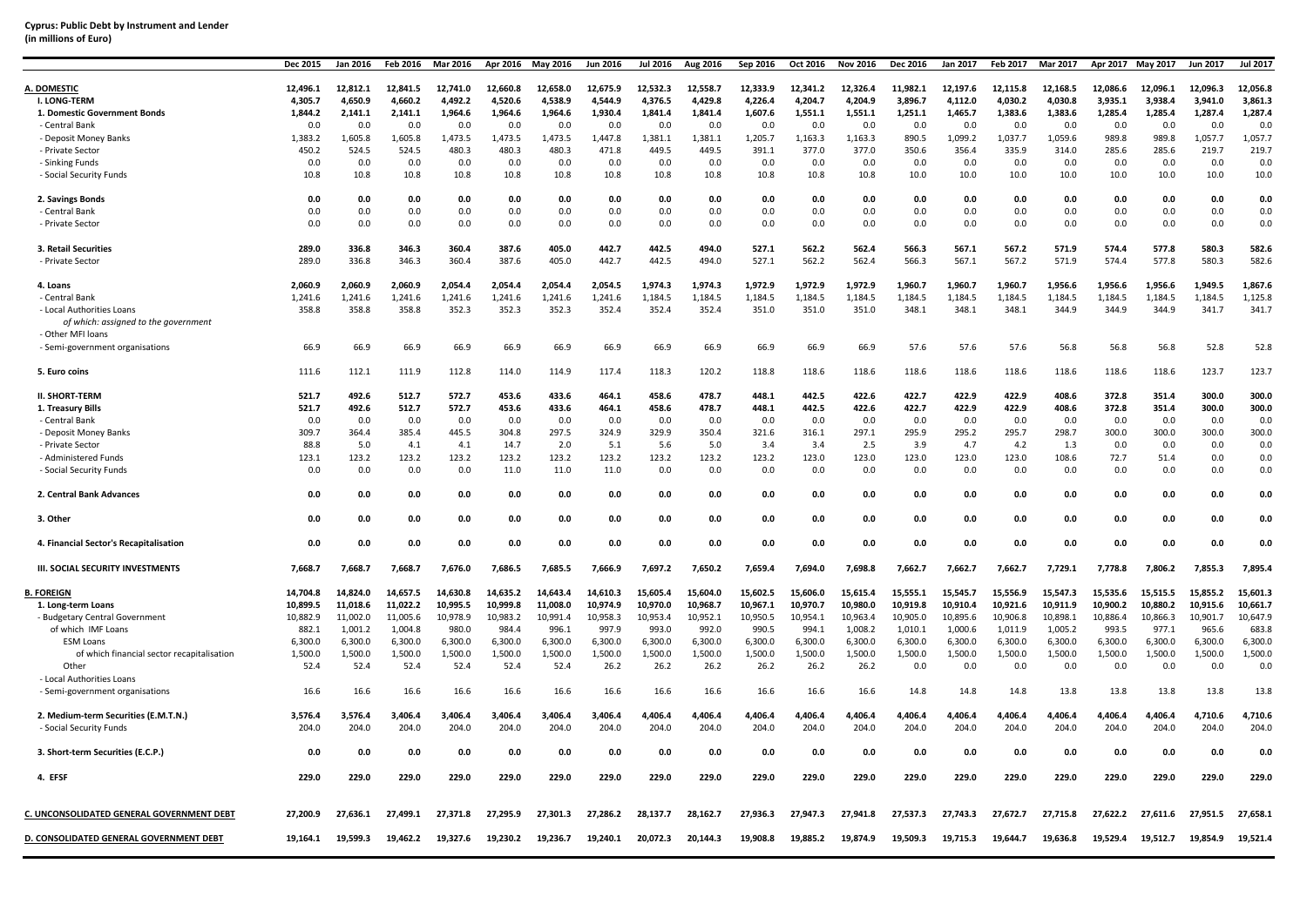| (in millions of Euro) |  |  |
|-----------------------|--|--|
|-----------------------|--|--|

|                                                           | Aug 2017    | Sep 2017    | Oct 2017 | <b>Nov 2017</b> | Dec 2017 | <b>Jan 2018</b> | Feb 2018 | <b>Mar 2018</b> | Apr 2018    | May 2018    | Jun 2018 | <b>Jul 2018</b> | Aug 2018    | Sep 2018    | Oct 2018          | <b>Nov 2018</b> | Dec 2018 | Jan 2019    | Feb 2019 | Mar 2019 |
|-----------------------------------------------------------|-------------|-------------|----------|-----------------|----------|-----------------|----------|-----------------|-------------|-------------|----------|-----------------|-------------|-------------|-------------------|-----------------|----------|-------------|----------|----------|
| A. DOMESTIC                                               | 12,009.3    | 12,013.9    | 12,050.2 | 11,453.8        | 11,386.5 | 11,403.5        | 11,413.0 | 11,466.5        | 13,839.6    | 13,843.9    | 13,897.8 | 14,728.7        | 14,674.0    | 14,709.9    | 14,765.4          | 14,734.9        | 13,462.9 | 13,463.5    | 13,463.3 | 13,539.8 |
| I. LONG-TERM                                              | 3.866.0     | 3.844.3     | 3.849.9  | 3.244.1         | 3.265.9  | 3,182.8         | 3.192.3  | 3,181.7         | 5.538.1     | 5,547.6     | 5.557.6  | 6.352.2         | 6.345.3     | 6.341.7     | 6.351.6           | 6.354.5         | 5.051.0  | 5.056.0     | 5.055.8  | 5.054.3  |
| 1. Domestic Government Bonds                              | 1,287.4     | 1,269.6     | 1,269.6  | 1,269.6         | 1,269.6  | 1,181.0         | 1,181.0  | 1,181.0         | 3,525.8     | 3,525.8     | 3,525.8  | 4,365.8         | 4,365.8     | 4,365.8     | 4,365.0           | 4,365.0         | 3,865.0  | 3,865.0     | 3,863.4  | 3,863.4  |
| - Central Bank                                            | 0.0         | 0.0         | 0.0      | 0.0             | 0.0      | 0.0             | 0.0      | 0.0             | 0.0         | 0.0         | 0.0      | 0.0             | 0.0         | 0.0         | 0.0               | 0.0             | 0.0      | 0.0         | 0.0      | 0.0      |
| - Deposit Money Banks                                     | 1,057.7     | 1,058.4     | 1,058.4  | 1,058.4         | 1,058.4  | 984.5           | 984.5    | 984.5           | 3,330.6     | 3,330.6     | 3,330.6  | 4,170.6         | 4,170.6     | 4,170.6     | 4,169.8           | 4,169.8         | 3,669.8  | 3,671.1     | 3,670.3  | 3,670.3  |
| - Private Sector                                          | 219.7       | 201.2       | 201.2    | 201.2           | 201.2    | 186.5           | 186.5    | 186.5           | 185.2       | 185.2       | 185.2    | 185.2           | 185.2       | 185.2       | 185.2             | 185.2           | 185.2    | 183.9       | 183.1    | 183.1    |
|                                                           |             |             | 0.0      |                 | 0.0      | 0.0             | 0.0      |                 |             |             | 0.0      |                 |             |             |                   |                 | 0.0      |             | 0.0      | 0.0      |
| - Sinking Funds<br>- Social Security Funds                | 0.0<br>10.0 | 0.0<br>10.0 | 10.0     | 0.0<br>10.0     | 10.0     | 10.0            | 10.0     | 0.0<br>10.0     | 0.0<br>10.0 | 0.0<br>10.0 | 10.0     | 0.0<br>10.0     | 0.0<br>10.0 | 0.0<br>10.0 | 0.0<br>10.0       | 0.0<br>10.0     | 10.0     | 0.0<br>10.0 | 10.0     | 10.0     |
|                                                           |             |             |          |                 |          |                 |          |                 |             |             |          |                 |             |             |                   |                 |          |             |          |          |
| 2. Savings Bonds                                          | 0.0         | 0.0         | 0.0      | 0.0             | 0.0      | 0.0             | 0.0      | 0.0             | 0.0         | 0.0         | 0.0      | 0.0             | 0.0         | 0.0         | 0.0               | 0.0             | 0.0      | 0.0         | 0.0      | 0.0      |
| - Central Bank                                            | 0.0         | 0.0         | 0.0      | 0.0             | 0.0      | 0.0             | 0.0      | 0.0             | 0.0         | 0.0         | 0.0      | 0.0             | 0.0         | 0.0         | 0.0               | 0.0             | 0.0      | 0.0         | 0.0      | 0.0      |
| - Private Sector                                          | 0.0         | 0.0         | 0.0      | 0.0             | 0.0      | 0.0             | 0.0      | 0.0             | 0.0         | 0.0         | 0.0      | 0.0             | 0.0         | 0.0         | 0.0               | 0.0             | 0.0      | 0.0         | 0.0      | 0.0      |
| 3. Retail Securities                                      | 587.2       | 589.8       | 595.4    | 604.5           | 624.4    | 630.0           | 639.5    | 644.8           | 656.3       | 665.8       | 672.5    | 677.8           | 670.9       | 677.7       | 688.4             | 691.3           | 705.7    | 710.7       | 712.2    | 721.6    |
| - Private Sector                                          | 587.2       | 589.8       | 595.4    | 604.5           | 624.4    | 630.0           | 639.5    | 644.8           | 656.3       | 665.8       | 672.5    | 677.8           | 670.9       | 677.7       | 688.4             | 691.3           | 705.7    | 710.7       | 712.2    | 721.6    |
| 4. Loans                                                  | 1,867.6     | 1,861.2     | 1,861.2  | 1,246.3         | 1,243.2  | 1,243.2         | 1,243.2  | 1,227.3         | 1,227.3     | 1,227.3     | 1,223.8  | 1,173.2         | 1,173.2     | 1,162.8     | 1,162.8           | 1,162.8         | 342.1    | 342.1       | 342.1    | 331.0    |
| - Central Bank                                            | 1,125.8     | 1,125.8     | 1,125.8  | 510.9           | 510.9    | 510.9           | 510.9    | 510.9           | 510.9       | 510.9       | 510.9    | 483.4           | 483.4       | 483.4       | 483.4             | 483.4           | 0.0      | 0.0         | 0.0      | 0.0      |
| - Local Authorities Loans                                 | 341.7       | 341.7       | 341.7    | 341.7           | 338.0    | 338.0           | 338.0    | 329.5           | 329.5       | 329.5       | 325.5    | 325.5           | 325.5       | 327.1       | 327.1             | 327.1           | 313.9    | 313.9       | 313.9    | 311.3    |
| of which: assigned to the government<br>- Other MFI loans |             |             |          |                 |          | 178.7           | 178.7    | 174.4           | 174.4       | 174.4       | 172.6    | 172.6           | 172.6       | 172.3       | 172.3             | 172.3           | 174.0    | 174.0       | 174.0    | 171.8    |
| - Semi-government organisations                           | 52.8        | 46.4        | 46.4     | 46.4            | 47.0     | 47.0            | 47.0     | 39.7            | 39.7        | 39.7        | 40.2     | 40.2            | 40.2        | 28.2        | 28.2              | 28.2            | 28.2     | 28.2        | 28.2     | 19.7     |
| 5. Euro coins                                             | 123.7       | 123.7       | 123.7    | 123.7           | 128.6    | 128.6           | 128.6    | 128.6           | 128.6       | 128.6       | 135.4    | 135.4           | 135.4       | 135.4       | 135.4             | 135.4           | 138.2    | 138.2       | 138.2    | 138.2    |
| <b>II. SHORT-TERM</b>                                     | 300.0       | 300.0       | 300.0    | 300.0           | 200.0    | 300.1           | 300.1    | 300.1           | 300.2       | 300.2       | 300.2    | 300.2           | 300.2       | 300.2       | 300.2             | 251.9           | 251.9    | 247.5       | 247.5    | 263.1    |
| 1. Treasury Bills                                         | 300.0       | 300.0       | 300.0    | 300.0           | 200.0    | 300.1           | 300.1    | 300.1           | 300.2       | 300.2       | 300.2    | 300.2           | 300.2       | 300.2       | 300.2             | 251.9           | 251.9    | 247.5       | 247.5    | 263.1    |
| - Central Bank                                            | 0.0         | 0.0         | 0.0      | 0.0             | 0.0      | 0.0             | 0.0      | 0.0             | 0.0         | 0.0         | 0.0      | 0.0             | 0.0         | 0.0         | 0.0               | 0.0             | 0.0      | 0.0         | 0.0      | 0.0      |
| - Deposit Money Banks                                     | 300.0       | 300.0       | 300.0    | 300.0           | 198.2    | 298.2           | 298.2    | 299.5           | 299.6       | 299.6       | 299.6    | 300.2           | 300.2       | 300.2       | 300.2             | 251.9           | 251.9    | 247.4       | 247.4    | 263.1    |
| - Private Sector                                          | 0.0         | 0.0         | 0.0      | 0.0             | 1.9      | 1.9             | 1.9      | 0.6             | 0.6         | 0.6         | 0.6      | 0.0             | 0.0         | 0.0         | 0.0               | 0.0             | 0.0      | 0.0         | 0.0      | 0.0      |
| - Administered Funds                                      | 0.0         | 0.0         | 0.0      | 0.0             | 0.0      | 0.0             | 0.0      | 0.0             | 0.0         | 0.0         | 0.0      | 0.0             | 0.0         | 0.0         | 0.0               | 0.0             | 0.0      | 0.0         | 0.0      | 0.0      |
| - Social Security Funds                                   | 0.0         | 0.0         | 0.0      | 0.0             | 0.0      | 0.0             | 0.0      | 0.0             | 0.0         | 0.0         | 0.0      | 0.0             | 0.0         | 0.0         | 0.0               | 0.0             | 0.0      | 0.0         | 0.0      | 0.0      |
| 2. Central Bank Advances                                  | 0.0         | 0.0         | 0.0      | 0.0             | 0.0      | 0.0             | 0.0      | 0.0             | 0.0         | 0.0         | 0.0      | 0.0             | 0.0         | 0.0         | 0.0               | 0.0             | 0.0      | 0.0         | 0.0      | 0.0      |
| 3. Other                                                  | 0.0         | 0.0         | 0.0      | 0.0             | 0.0      | 0.0             | 0.0      | 0.0             | 0.0         | 0.0         | 0.0      | 0.0             | 0.0         | 0.0         | 0.0               | 0.0             | 0.0      | 0.0         | 0.0      | 0.0      |
| 4. Financial Sector's Recapitalisation                    | 0.0         | 0.0         | 0.0      | 0.0             | 0.0      | 0.0             | 0.0      | 0.0             | 0.0         | 0.0         | 0.0      | 0.0             | 0.0         | 0.0         | 0.0               | 0.0             | 0.0      | 0.0         | 0.0      | 0.0      |
| III. SOCIAL SECURITY INVESTMENTS                          | 7,843.2     | 7,869.6     | 7,900.2  | 7,909.6         | 7,920.6  | 7,920.6         | 7,920.6  | 7,984.6         | 8,001.3     | 7,996.1     | 8,040.1  | 8,076.3         | 8,028.6     | 8.068.0     | 8.113.5           | 8,128.6         | 8,160.0  | 8,160.0     | 8.160.0  | 8,222.4  |
| <b>B. FOREIGN</b>                                         | 15,619.2    | 15,633.3    | 15,639.0 | 15,626.9        | 15,588.7 | 15,578.6        | 15,598.4 | 15,280.7        | 15.280.2    | 15,294.5    | 15,305.8 | 15,296.9        | 15,298.0    | 16,483.1    | 16.492.2          | 16,499.6        | 16,461.1 | 16,464.0    | 17.466.4 | 17,174.3 |
| 1. Long-term Loans                                        | 10,679.6    | 10,693.8    | 10,699.4 | 10,687.3        | 10,649.1 | 10,639.0        | 10,658.8 | 10,341.1        | 10,340.6    | 10,355.0    | 10,366.2 | 10,357.3        | 10,358.5    | 10,043.5    | 10,052.6          | 10,060.0        | 10,021.6 | 10,024.4    | 10,026.8 | 9,734.7  |
| - Budgetary Central Government                            | 10,665.8    | 10,680.8    | 10,686.5 | 10,674.4        | 10,636.2 | 10,626.1        | 10,645.9 | 10,329.1        | 10,328.6    | 10,343.0    | 10,354.2 | 10,345.3        | 10,346.5    | 10,032.5    | 10,041.5          | 10,048.9        | 10,010.5 | 10,013.3    | 10,015.7 | 9,724.5  |
| of which IMF Loans                                        | 680.8       | 681.9       | 687.5    | 680.4           | 676.4    | 666.3           | 674.3    | 672.1           | 671.6       | 689.8       | 687.3    | 681.9           | 685.1       | 686.6       | 695.6             | 693.7           | 691.7    | 694.5       | 697.5    | 703.9    |
| <b>ESM Loans</b>                                          | 6,300.0     | 6,300.0     | 6,300.0  | 6,300.0         | 6,300.0  | 6,300.0         | 6,300.0  | 6,300.0         | 6,300.0     | 6,300.0     | 6,300.0  | 6,300.0         | 6,300.0     | 6,300.0     | 6,300.0           | 6,300.0         | 6,300.0  | 6,300.0     | 6,300.0  | 6,300.0  |
| of which financial sector recapitalisation                | 1,500.0     | 1,500.0     | 1,500.0  | 1,500.0         | 1,500.0  | 1,500.0         | 1,500.0  | 1,500.0         | 1,500.0     | 1,500.0     | 1,500.0  | 1,500.0         | 1,500.0     | 1,500.0     | 1,500.0           | 1,500.0         | 1,500.0  | 1,500.0     | 1,500.0  | 1,500.0  |
| Other                                                     | 0.0         | 0.0         | 0.0      | 0.0             | 0.0      | 0.0             | 0.0      | 0.0             | 0.0         | 0.0         | 0.0      | 0.0             | 0.0         | 0.0         | 0.0               | 0.0             | 0.0      | 0.0         | 0.0      | 0.0      |
| - Local Authorities Loans                                 |             |             |          |                 |          |                 |          |                 |             |             |          |                 |             |             |                   |                 |          |             |          |          |
| - Semi-government organisations                           | 13.8        | 12.9        | 12.9     | 12.9            | 12.9     | 12.9            | 12.9     | 12.0            | 12.0        | 12.0        | 12.0     | 12.0            | 12.0        | 11.1        | 11.1              | 11.1            | 11.1     | 11.1        | 11.1     | 10.2     |
| 2. Medium-term Securities (E.M.T.N.)                      | 4,710.6     | 4,710.6     | 4,710.6  | 4,710.6         | 4,710.6  | 4,710.6         | 4,710.6  | 4,710.6         | 4,710.6     | 4,710.6     | 4,710.6  | 4,710.6         | 4,710.6     | 6,210.6     | 6,210.6           | 6,210.6         | 6,210.6  | 6,210.6     | 7,210.6  | 7,210.6  |
| - Social Security Funds                                   | 204.0       | 204.0       | 204.0    | 204.0           | 204.0    | 204.0           | 204.0    | 204.0           | 204.0       | 204.0       | 204.0    | 204.0           | 204.0       | 204.0       | 204.0             | 204.0           | 204.0    | 204.0       | 204.0    | 204.0    |
| 3. Short-term Securities (E.C.P.)                         | 0.0         | 0.0         | 0.0      | 0.0             | 0.0      | 0.0             | 0.0      | 0.0             | 0.0         | 0.0         | 0.0      | 0.0             | 0.0         | 0.0         | 0.0               | 0.0             | 0.0      | 0.0         | 0.0      | 0.0      |
| 4. EFSF                                                   | 229.0       | 229.0       | 229.0    | 229.0           | 229.0    | 229.0           | 229.0    | 229.0           | 229.0       | 229.0       | 229.0    | 229.0           | 229.0       | 229.0       | 229.0             | 229.0           | 229.0    | 229.0       | 229.0    | 229.0    |
|                                                           |             |             |          |                 |          |                 |          |                 |             |             |          |                 |             |             |                   |                 |          |             |          |          |
| C. UNCONSOLIDATED GENERAL GOVERNMENT DEBT                 | 27,628.5    | 27,647.3    | 27.689.2 | 27,080.7        | 26.975.2 | 26,982.0        | 27,011.4 | 26,747.1        | 29.119.8    | 29.138.4    | 29,203.6 | 30,025.6        | 29,972.1    | 31,193.0    | 31,257.5          | 31.234.5        | 29.924.0 | 29,927.4    | 30,929.6 | 30,714.1 |
| D. CONSOLIDATED GENERAL GOVERNMENT DEBT                   | 19.544.0    | 19,536.5    | 19.547.7 | 18,929.8        | 18.814.1 | 18.820.9        | 18,850.2 | 18,523.0        | 20,878.9    | 20,902.8    | 20,924.1 | 21,709.8        | 21,704.0    |             | 22,623.2 22,642.2 | 22,604.1        | 21,256.3 | 21.259.7    | 22,261.9 | 21,989.4 |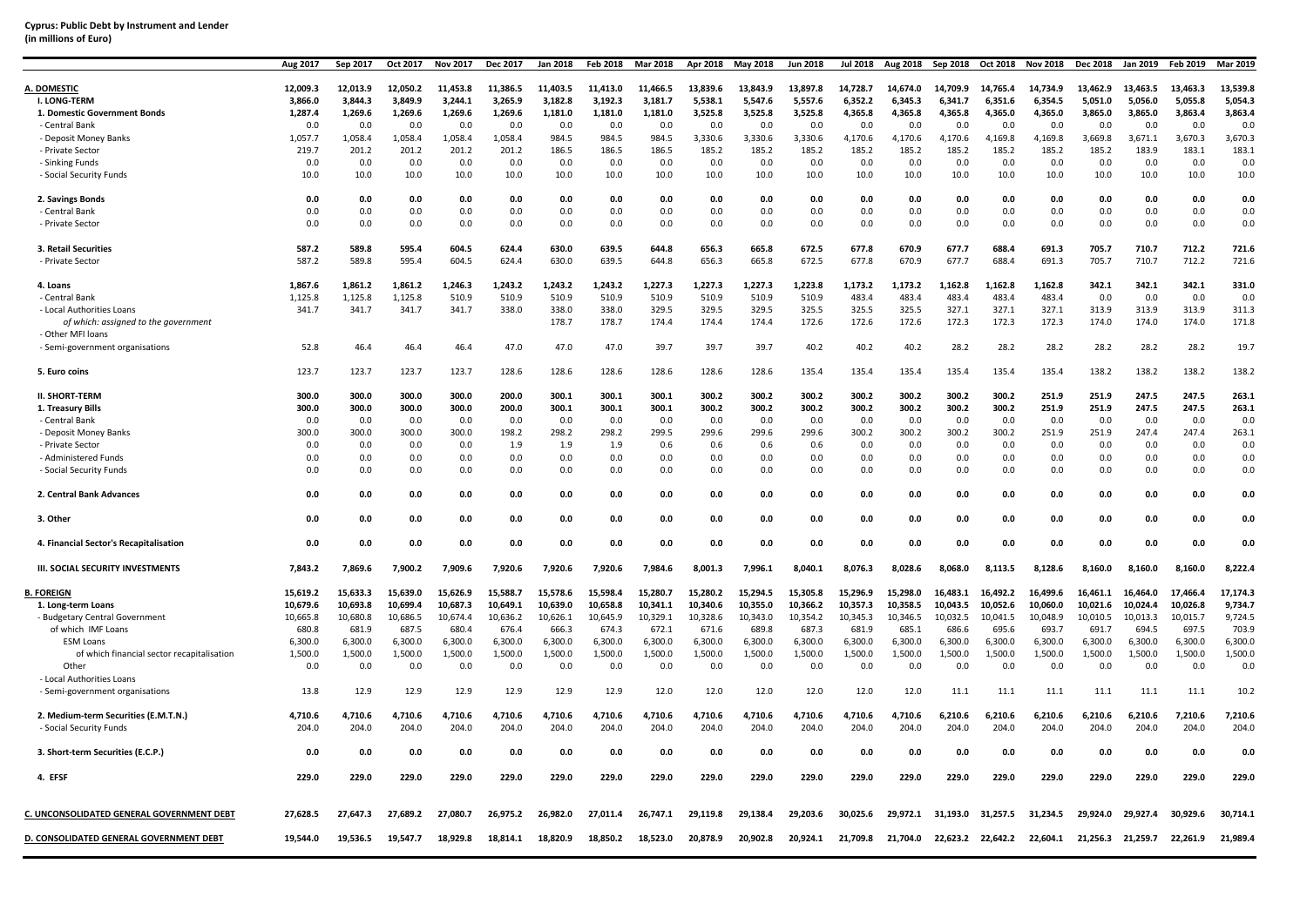### **Cyprus: Public Debt by Instrument and Lender (in millions of Euro)**

|                                                                 | Apr 2019         | Mav 2019         | <b>Jun 20</b>    | Jul 2019         | Aug 2019         | Sep 2019         | Oct 2019         | <b>Nov 2019</b>  | <b>Dec 2019</b>  | Jan 2020         | <b>Feb 2020</b> | Mar 2020       | Apr 2020       | May 2020           | <b>Jun 2020</b> | Jul 2020        | Aug 2020        | Sep 2020        | Oct 2020       | Nov 2020           | <b>Dec 2020</b> |
|-----------------------------------------------------------------|------------------|------------------|------------------|------------------|------------------|------------------|------------------|------------------|------------------|------------------|-----------------|----------------|----------------|--------------------|-----------------|-----------------|-----------------|-----------------|----------------|--------------------|-----------------|
| A. DOMESTIC                                                     | 13,551.6         | 13,555.9         | 13,575.5         | 13,270.8         | 13,457.1         | 13,528.3         | 13,604.4         | 13,677.2         | 13,011.8         | 13,014.5         | 13,019.5        | 13,276.8       | 14,472.2       | 14,447.9           | 14,386.9        | 14,363.0        | 14,231.6        | 14,214.0        | 14,221.6       | 14,213.4           | 13,741.2        |
| <b>I. LONG-TERM</b>                                             | 5.047.9          | 5.053.3          | 5.035.7          | 4.669.9          | 4.907.7          | 4.912.3          | 4.905.7          | 4.908.2          | 4.154.0          | 4.156.6          | 4.161.6         | 4.161.5        | 4.129.8        | 4.123.4            | 4,098.3         | 4.083.6         | 4.084.6         | 4.072.7         | 4.072.4        | 4.069.5            | 3.291.0         |
| 1. Domestic Government Bonds                                    | 3,863.4          | 3,863.4          | 3,856.2          | 3,488.5          | 3,488.5          | 3,488.5          | 3,488.5          | 3,488.5          | 2,738.5          | 2,738.5          | 2,738.5         | 2,738.5        | 2,727.4        | 2,727.4            | 2,718.9         | 2,718.9         | 2,718.9         | 2,718.9         | 2,718.9        | 2,718.9            | 1,968.9         |
| - Central Bank                                                  | 0.0              | 0.0              | 0.0              | 0.0              | 0.0              | 0.0              | 0.0              | 0.0              | 0.0              | 0.0              | 0.0             | 0.0            | 0.0            | 0.0                | 0.0             | 0.0             | 0.0             | 0.0             | 0.0            | 0.0                | 0.0             |
| - Deposit Money Banks                                           | 3,670.3          | 3,670.3          | 3,669.3          | 3,301.6          | 3,301.6          | 3,302.6          | 3,302.6          | 3,302.6          | 2,560.8          | 2,560.8          | 2,561.4         | 2,561.4        | 2,561.4        | 2,557.0            | 2,550.6         | 2,550.6         | 2,550.6         | 2,550.6         | 2,550.6        | 2,550.6            | 1,800.6         |
|                                                                 |                  |                  |                  |                  |                  |                  |                  |                  |                  |                  |                 |                |                |                    |                 |                 |                 |                 |                |                    |                 |
| - Private Sector                                                | 183.1            | 183.1            | 176.9            | 176.9            | 176.9            | 175.9            | 175.9            | 175.9            | 167.7            | 167.7            | 167.1           | 167.1          | 167.1          | 160.4              | 158.3           | 158.3           | 158.3           | 158.3           | 158.3          | 158.3              | 158.3           |
| - Sinking Funds                                                 | 0.0              | 0.0              | 0.0              | 0.0              | 0.0              | 0.0              | 0.0              | 0.0              | 0.0              | 0.0              | 0.0             | 0.0            | 0.0            | 0.0                | 0.0             | 0.0             | 0.0             | 0.0             | 0.0            | 0.0                | 0.0             |
| - Social Security Funds                                         | 10.0             | 10.0             | 10.0             | 10.0             | 10.0             | 10.0             | 10.0             | 10.0             | 10.0             | 10.0             | 10.0            | 10.0           | 10.0           | 10.0               | 10.0            | 10.0            | 10.0            | 10.0            | 10.0           | 10.0               | 10.0            |
| 2. Savings Bonds                                                | 0.0              | 0.0              | 0.0              | 0.0              | 0.0              | 0.0              | 0.0              | 0.0              | 0.0              | 0.0              | 0.0             | 0.0            | 0.0            | 0.0                | 0.0             | 0.0             | 0.0             | 0.0             | 0.0            | 0.0                | 0.0             |
| - Central Bank                                                  | 0.0              | 0.0              | 0.0              | 0.0              | 0.0              | 0.0              | 0.0              | 0.0              | 0.0              | 0.0              | 0.0             | 0.0            | 0.0            | 0.0                | 0.0             | 0.0             | 0.0             | 0.0             | 0.0            | 0.0                | 0.0             |
| - Private Sector                                                | 0.0              | 0.0              | 0.0              | 0.0              | 0.0              | 0.0              | 0.0              | 0.0              | 0.0              | 0.0              | 0.0             | 0.0            | 0.0            | 0.0                | 0.0             | 0.0             | 0.0             | 0.0             | 0.0            | 0.0                | 0.0             |
| 3. Retail Securities                                            | 715.3            | 720.6            | 713.3            | 711.7            | 699.5            | 707.9            | 701.3            | 703.9            | 703.7            | 706.3            | 711.3           | 705.8          | 702.3          | 695.8              | 683.5           | 666.3           | 667.4           | 663.4           | 663.0          | 660.2              | 630.2           |
| - Private Sector                                                | 715.3            | 720.6            | 713.3            | 711.7            | 699.5            | 707.9            | 701.3            | 703.9            | 703.7            | 706.3            | 711.3           | 705.8          | 702.3          | 695.8              | 683.5           | 666.3           | 667.4           | 663.4           | 663.0          | 660.2              | 630.2           |
| 4. Loans                                                        | 331.0            | 331.0            | 327.9            | 327.9            | 577.9            | 574.1            | 574.1            | 574.1            | 566.1            | 566.1            | 566.1           | 571.5          | 554.5          | 554.5              | 550.2           | 550.2           | 550.2           | 542.3           | 542.3          | 542.3              | 540.5           |
| - Central Bank                                                  | 0.0              | 0.0              | 0.0              | 0.0              | 0.0              | 0.0              | 0.0              | 0.0              | 0.0              | 0.0              | 0.0             | 0.0            | 0.0            | 0.0                | 0.0             | 0.0             | 0.0             | 0.0             | 0.0            | 0.0                | 0.0             |
| - Local Authorities Loans                                       | 311.3            | 311.3            | 308.1            | 308.1            | 308.1            | 307.4            | 307.4            | 307.4            | 299.4            | 299.4            | 299.4           | 304.5          | 304.5          | 304.5              | 300.2           | 300.2           | 300.2           | 292.3           | 292.3          | 292.3              | 290.5           |
| of which: assigned to the government                            | 171.8            | 171.8            | 169.7            | 169.7            | 169.7            | 169.6            | 169.6            | 169.6            | 163.3            | 160.6            | 160.6           | 161.1          | 161.1          | 161.1              | 158.8           | 158.8           | 158.8           | 158.8           | 158.8          | 158.8              | 153.0           |
| - Other MFI loans                                               |                  |                  |                  |                  | 250.0            | 250.0            | 250.0            | 250.0            | 250.0            | 250.0            | 250.0           | 250.0          | 250.0          | 250.0              | 250.0           | 250.0           | 250.0           | 250.0           | 250.0          | 250.0              | 250.0           |
| - Semi-government organisations                                 | 19.7             | 19.7             | 19.8             | 19.8             | 19.8             | 16.7             | 16.7             | 16.7             | 16.7             | 16.7             | 16.7            | 17.0           | 0.0            | 0.0                | 0.0             | 0.0             | 0.0             | 0.0             | 0.0            | 0.0                | 0.0             |
| 5. Euro coins                                                   | 138.2            | 138.2            | 138.2            | 141.8            | 141.8            | 141.8            | 141.8            | 141.8            | 145.7            | 145.7            | 145.7           | 145.7          | 145.7          | 145.7              | 145.7           | 148.1           | 148.1           | 148.1           | 148.1          | 148.1              | 151.4           |
| <b>II. SHORT-TERM</b>                                           | 242.5            | 225.0            | 225.0            | 205.5            | 205.5            | 205.5            | 250.1            | 300.0            | 300.0            | 300.0            | 300.0           | 261.0          | 1,449.3        | 1,449.3            | 1,455.3         | 1.478.7         | 1.449.2         | 1,457.2         | 1.470.8        | 1,475.3            | 1,475.3         |
| 1. Treasury Bills                                               | 242.5            | 225.0            | 225.0            | 205.5            | 205.5            | 205.5            | 250.1            | 300.0            | 300.0            | 300.0            | 300.0           | 261.0          | 1.449.3        | 1.449.3            | 1.455.3         | 1.478.7         | 1.449.2         | 1.457.2         | 1.470.8        | 1.475.3            | 1.475.3         |
| - Central Bank                                                  | 0.0              | 0.0              | 0.0              | 0.0              | 0.0              | 0.0              | 0.0              | 0.0              | 0.0              | 0.0              | 0.0             | 0.0            | 0.0            | 0.0                | 0.0             | 0.0             | 0.0             | 0.0             | 0.0            | 0.0                | 0.0             |
| - Deposit Money Banks                                           | 242.4            | 225.0            | 225.0            | 205.5            | 205.5            | 205.5            | 250.1            | 300.0            | 300.0            | 300.0            | 300.0           | 261.0          | 1,449.3        | 1,449.3            | 1,455.3         | 1,478.7         | 1,449.2         | 1,457.2         | 1,470.8        | 1,475.3            | 1,475.3         |
| - Private Sector                                                | 0.0              | 0.0              | 0.0              | 0.0              | 0.0              | 0.0              | 0.0              | 0.0              | 0.0              | 0.0              | 0.0             | 0.0            | 0.0            | 0.0                | 0.0             | 0.0             | 0.0             | 0.0             | 0.0            | 0.0                | 0.0             |
| - Administered Funds                                            | 0.0              | 0.0              | 0.0              | 0.0              | 0.0              | 0.0              | 0.0              | 0.0              | 0.0              | 0.0              | 0.0             | 0.0            | 0.0            | 0.0                | 0.0             | 0.0             | 0.0             | 0.0             | 0.0            | 0.0                | 0.0             |
| - Social Security Funds                                         | 0.0              | 0.0              | 0.0              | 0.0              | 0.0              | 0.0              | 0.0              | 0.0              | 0.0              | 0.0              | 0.0             | 0.0            | 0.0            | 0.0                | 0.0             | 0.0             | 0.0             | 0.0             | 0.0            | 0.0                | 0.0             |
| 2. Central Bank Advances                                        | 0.0              | 0.0              | 0.0              | 0.0              | 0.0              | 0.0              | 0.0              | 0.0              | 0.0              | 0.0              | 0.0             | 0.0            | 0.0            | 0.0                | 0.0             | 0.0             | 0.0             | 0.0             | 0.0            | 0.0                | 0.0             |
| 3. Other                                                        | 0.0              | 0.0              | 0.0              | 0.0              | 0.0              | 0.0              | 0.0              | 0.0              | 0.0              | 0.0              | 0.0             | 0.0            | 0.0            | 0.0                | 0.0             | 0.0             | 0.0             | 0.0             | 0.0            | 0.0                | 0.0             |
| 4. Financial Sector's Recapitalisation                          | 0.0              | 0.0              | 0.0              | 0.0              | 0.0              | 0.0              | 0.0              | 0.0              | 0.0              | 0.0              | 0.0             | 0.0            | 0.0            | 0.0                | 0.0             | 0.0             | 0.0             | 0.0             | 0.0            | 0.0                | 0.0             |
| <b>III. SOCIAL SECURITY INVESTMENTS</b>                         | 8,261.3          | 8,277.6          |                  | 8,395.4          | 8.343.9          | 8,410.5          | 8.448.7          | 8,469.0          | 8,557.9          | 8.557.9          | 8.557.9         | 8,854.3        | 8,893.0        | 8,875.3            | 8,833.3         | 8,800.7         | 8,697.7         | 8,684.1         | 8,678.4        | 8,668.6            | 8,974.9         |
| <b>FOREIGN</b>                                                  | 17,174.1         | 18,420.1         | 18.237.0         | 18.233.7         | 18,234.6         | 16,674.3         | 17,011.3         | 17,017.3         | 16,985.8         | 18,747.5         | 17,379.2        | 17,375.4       | 19,135.4       | 19,130.8           | 19,116.4        | 20,106.3        | 20,103.6        | 20,098.9        | 20,098.9       | 20,347.9           | 20,324.3        |
| 1. Long-term Loans                                              | 9.734.5          | 9.730.5          | 9.746.4          | 9.743.0          | 9.743.9          | 8.183.6          | 8.174.9          | 8.180.8          | 8.149.4          | 8.161.1          | 7.450.8         | 7.447.0        | 7,457.0        | 7,456.0            | 7,441.6         | 7,431.5         | 7,428.8         | 7.424.1         | 7,424.1        | 7.673.1            | 7.649.6         |
|                                                                 | 9,724.3          | 9,720.4          |                  | 9,732.9          | 9,733.8          |                  | 8,165.7          | 8,171.6          | 8,140.2          |                  |                 | 7,438.7        | 7,448.7        | 7,447.7            | 7,433.3         | 7,423.2         | 7,420.5         |                 |                | 7,665.7            | 7,642.2         |
| - Budgetary Central Government<br>of which IMF Loans            | 703.7            | 703.7            | 9,736.2<br>695.9 | 702.6            | 706.3            | 8,174.4<br>713.2 | 704.4            | 710.4            | 704.0            | 8,151.8<br>709.7 | 7,441.5<br>0.0  | 0.0            | 0.0            | 0.0                | 0.0             | 0.0             | 0.0             | 7,416.7<br>0.0  | 7,416.7<br>0.0 | 0.0                | 0.0             |
|                                                                 |                  |                  |                  |                  |                  |                  |                  |                  |                  |                  |                 |                |                |                    |                 |                 |                 |                 |                |                    | 6,300.0         |
| <b>ESM Loans</b>                                                | 6,300.0          | 6,300.0          | 6,300.0          | 6,300.0          | 6,300.0          | 6,300.0          | 6,300.0          | 6,300.0          | 6,300.0          | 6,300.0          | 6,300.0         | 6,300.0        | 6,300.0        | 6,300.0<br>1,500.0 | 6,300.0         | 6,300.0         | 6,300.0         | 6,300.0         | 6,300.0        | 6,300.0<br>1,500.0 |                 |
| of which financial sector recapitalisation                      | 1,500.0          | 1,500.0          | 1,500.0          | 1,500.0          | 1,500.0          | 1,500.0          | 1,500.0          | 1,500.0          | 1,500.0          | 1,500.0          | 1,500.0         | 1,500.0        | 1,500.0        |                    | 1,500.0         | 1,500.0         | 1,500.0         | 1,500.0         | 1,500.0        |                    | 1,500.0         |
| Other                                                           | 0.0              | 0.0              | 0.0              | 0.0              | 0.0              | 0.0              | 0.0              | 0.0              | 0.0              | 0.0              | 0.0             | 0.0            | 0.0            | 0.0                | 0.0             | 0.0             | 0.0             | 0.0             | 0.0            | 250.0              | 250.0           |
| - Local Authorities Loans<br>- Semi-government organisations    | 10.2             | 10.2             | 10.2             | 10.2             | 10.2             | 9.2              | 9.2              | 9.2              | 9.2              | 9.2              | 9.2             | 8.3            | 8.3            | 8.3                | 8.3             | 8.3             | 8.3             | 7.4             | 7.4            | 7.4                | 7.4             |
|                                                                 |                  |                  |                  |                  |                  |                  |                  |                  |                  |                  |                 |                |                |                    |                 |                 |                 |                 |                |                    |                 |
| 2. Medium-term Securities (E.M.T.N.)<br>- Social Security Funds | 7,210.6<br>204.0 | 8.460.6<br>204.0 | 8.261.7<br>204.0 | 8.261.7<br>204.0 | 8.261.7<br>204.0 | 8.261.7<br>204.0 | 8.611.7<br>204.0 | 8.611.7<br>204.0 | 8.611.7<br>204.0 | .361.7<br>204.0  | 9.703.6<br>0.0  | 9.703.6<br>0.0 | L,453.6<br>0.0 | 11.450.0<br>0.0    | 11.450.0<br>0.0 | 12.450.0<br>0.0 | 12.450.0<br>0.0 | 12.450.0<br>0.0 | 2.450.0<br>0.0 | .450.0<br>0.0      | 12.450.0<br>0.0 |
| 3. Short-term Securities (E.C.P.)                               | 0.0              | 0.0              | 0.0              | 0.0              | 0.0              | 0.0              | 0.0              | 0.0              | 0.0              | 0.0              | 0.0             | 0.0            | 0.0            | 0.0                | 0.0             | 0.0             | 0.0             | 0.0             | 0.0            | 0.0                | 0.0             |
| 4. EFSF                                                         | 229.0            | 229.0            | 229.0            | 229.0            | 229.0            | 229.0            | 224.8            | 224.8            | 224.8            | 224.8            | 224.8           | 224.8          | 224.8          | 224.8              | 224.8           | 224.8           | 224.8           | 224.8           | 224.8          | 224.8              | 224.8           |
| C. UNCONSOLIDATED GENERAL GOVERNMENT DEBT                       | 30,725.7         | 31.976.0         | 31.812.5         | 31.504.5         | 31.691.7         | 30.202.6         | 30.615.8         | 30.694.5         | 29.997.7         | 31.762.0         | 30.398.7        | 30.652.2       | 33,607.6       | 33.578.7           | 33.503.3        | 34.469.3        | 34.335.1        | 34.312.9        | 34.320.4       | 34.561.2           | 34,065.6        |
| D. CONSOLIDATED GENERAL GOVERNMENT DEBT                         | 21,962.2         | 23,196.2         | 22,997.3         | 22,608.7         | 22,847.4         | 21,295.4         | 21,670.4         | 21,728.8         | 20,957.8         | 22,722.2         | 21,562.9        | 21,525.0       | 24,441.7       | 24,430.4           | 24,397.0        | 25,395.7        | 25,364.5        | 25,355.9        | 25,370.4       | 25,621.1           | 24,828.7        |
|                                                                 |                  |                  |                  |                  |                  |                  |                  |                  |                  |                  |                 |                |                |                    |                 |                 |                 |                 |                |                    |                 |